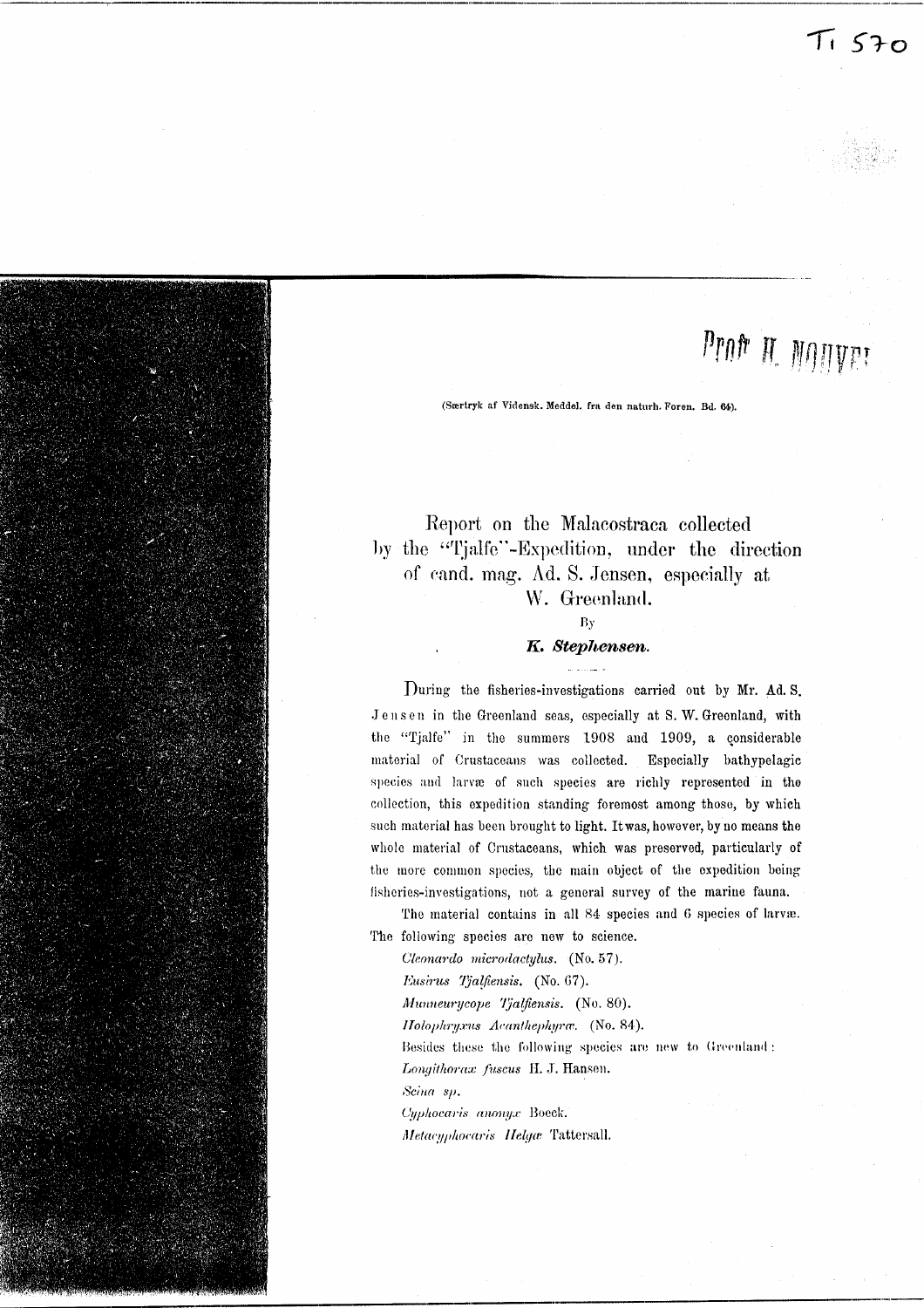Katius obesus Chevrenx.

Amphitopsis longicandata Boeck.

Acanthoniscus typhlops G. O. Sars.

Janthe laciniata G.O. Sars.

Holophruxus Richardi Koehler.

A summary and discussion of the new localities in connection with those previously known I have given recently in the Report on the Malacostraca, Pycnogonida and some Entomostraca collected by the Danmark-Expedition to North-East Greenland, in "Meddelelser om Grønland", vol. 45, 1912.

Some of the stations from the Davis-Strait having great interest, a complete list is given here of all the species brought home from these stations.

St. 322. 60° 07' N. 48° 26' W. 3-5-1909. 2000 m. wire out.

Acanthephyra purpurea ca. 15 spec. Boreomysis microps 7 spec. Parapasiphae sulcatifrons 2 spec. Longithorax fuscus 1 spec. Gennadas elegans 7 spec. Sergestes arcticus 4 spec. Thysanopoda acutifrons 30 spec. Meganuctiphanes norvegicus 7 spec. Katius obesus 2 spec. Thysanoessa longicaudata many spec. Metacyphocaris Helga 6 spec.

Hyperia medusarum 1 spec. Euthemisto compressa 6 spec. Cyphocaris anonux 5 spec. Munneurycope Tjalftensis 1 spec. Holophruxus Acanthenhurce 1 spec

(ca.  $15 \text{ cm.}^3$ ) Encopia unquiculata 5 spec. Gnathophausia zoea 2 spec.

#### St. 333. 63° 18' N, 54° 55' W, 7--5--1909. depth 1300 m.

#### 1530 m. wire out.

Acanthephyra purpurea 12 spec. Parapasiphae sulcatifrons 4 sinc. Gennadas elegans ca. 15 spec. Sergestes arcticus 1 spec. Eucopia unguiculata ea. 25 spec. Gnathophausia zoea 5 spec.

Boreomysis microps ca. 20 spec. Cuphocaris anonux 2 spec. Katius obesus 2 spec. Metacyphocaris Helgæ 5 spec. Lanceola serrata 1 spec.

#### St. 338. 64° 01' N, 55° 30' W, 8-5-1909. depth 1185 m.

#### $1500$  m. wire out.

Acanthephyra purpurea 11 spec. Parapasiphae sulcatifrons 5 spec. Gennadas clegans 13 spec. Boreomysis microps ca. 20 spec.

Scina sp. 1 spec. Cyphocaris anonyx 2 spec. Katius obesus 1 spec. Metacaphocaris Helgæ 2 spec.

# St. 336. 64° 06' N. 55° 18' W, 8-5-1909. depth 1040-1100 m.,

#### 1200 m. wire out.

Acanthephyra purpurea 10 spec. Parapasiphae sulcatifrons 6 spec. Gennadas elegans ca. 25 spec. Sergestes arcticus 1 spec. Thysanoessa longicaudata 1 spec.

Eucopia unauiculata 6 spec. Gnathophausia zoea 7 spec. Boreomysis microps ca. 25 spec. Cyphocaris anonux 2 spec. Cleonardo microdactulus 2 spec.

#### Decapoda.

#### 1. Chionoecetes Onilio O. Fabr.

Cancer Phalangium O. Fabricius, Fauna Groenlandica, 1780, No. 214.  $-0.234$ 

Opilio O. Fabricius, Kgl. Danske Vid. Selsk. Skrifter, Nve Samling, vol. 3, 1788, p. 181, 1 Pl.

Chionoecetes Opilio Kröyer, Naturh. Tidsskrift, vol. 2, 1838, p. 249.

- Kröyer, Crust., in Gaimard, Voyage en Seand., 1846  $(1849?)$ , Pl. 1.
- M. Rathbun, Proc. U. S. Nat. Mus., vol. 16, 1893, p. 74. Pl. 4. fig. 5-7.
- A. M. Edwards & Bouvier, Rés. des Camp. Sc. 'Hirondelle", Monaco, vol. 7, 1894, p. 16.
- H. J. Hansen, "Ingolf" 1908, p. 12.
- phalangium H. J. Hansen, V. Grönland 1887, p. 28.

 $(8t, 100)$  66° 44' N, 56° 08' W, ca. 175 fath. 5--7-1908. 3 spec.  $(3t, 107)$  68° 20' N, 54° 03' W, 220-280 fath. 9-7-1908. 1 spec. (the carapace  $93 \text{ nm}$ .  $\approx 93 \text{ mm}$ .)

In Disko Bay and in Umanak Fjord considerable numbers of this erab were taken in deep water  $(140-260 \text{ fins.})$ , the largest specimen measuring 30 inches between the tips of the longest legs.

#### 2. Hyas coarctatus Leach.

Hyas coarctatus Leach, Transact. Linn. Soc., London. vol. 11, 1815, p. 329.

- Cuvier, Règne animal, Edit, acc. de planches grav., Crust., Pl. 32, fig. 3.
- Brandt, Middendorffs Sibirische Reise, vol. 2, 1, 1851, p. 81.
- Bell, 1853, p. 35, with fig.
- M. Rathbun, Proc. U. S. Nat. Mus., vol. 16, 1893 p. 69.

58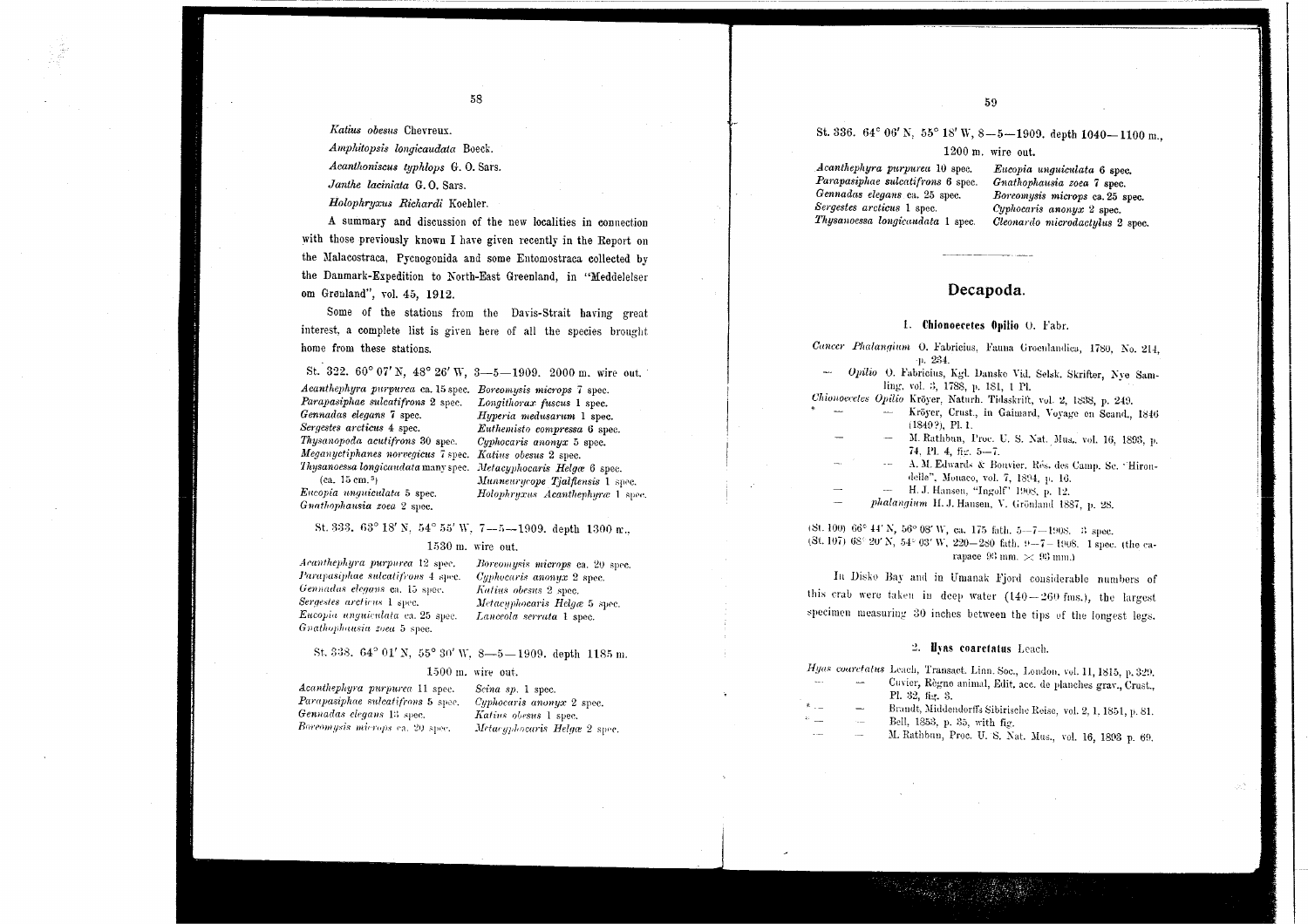Hyas coarctatus H.J. Hansen, "Ingolf" 1908, p. 15.  $-$  V. Grönland 1877, p. 30.

(St. 465) 62° 58' N, 50° 52' W, ca. 25 fath.,  $21-6-1909$ . 7 spec.  $(St. 419) 65° 09' N, 53° 33' W, 29 fath. 6-6-1909.$  1 spec. (St. 100) 66° 44' N, 56° 08' W, ca. 175 fath., 5-7-1908. ca. 20 spec.

## 3. Lithodes Maja L.

Cancer Maja Linné, Systema Naturæ, edit. X, 1758, vol. 1, p. 629. Lithodes arctica Cuvier, Règne animal, Edit. acc. de planches grav., Crust., Pl. 37.

- $Maja$  Bell, 1853, p. 165, with fig. arctica Bouvier, Ann. Sc. Nat. Zool., ser. 7, vol. 18, 1891, p. 181, Pl. 11, fig. 7, Pl. 12, fig. 5. Maja Bouvier, ibid., ser. 8, vol. 1, 1896, p. 24.
	-
	- H. J. Hansen, "Ingolf", 1908, p. 22.

 $\mathbf{r}$ 

V. Grønland, 1887, p. 31.  $\sim$ 

(St. 100) 66° 44' N, 56° 08' W, ca. 175 fath., 5-7-1908, 1 spec. Without locality, 1 sp.

# 4. Eupagurus pubescens Kr.

|           |     | r agarus puoescens Kröyer, Kgl. Danske Vid. Selsk. naturvid.-math. Afh., |
|-----------|-----|--------------------------------------------------------------------------|
| $\bullet$ |     | vol. 7, 1838, p. 314.                                                    |
|           |     | Kröyer, Naturhist, Tidsskrift, vol. 2, 1838, p. 251.                     |
|           |     | in Gaimard: Voyage en Scandinav., 1846 (1849?),                          |
|           |     | Pl. 2, $fig. 1$ .                                                        |
| Eupagurus |     | - E. Kröyeri S. J. Smith, Transact. Conn. Acad. vol.                     |
|           |     | 5, 1879. p. $47, 48$                                                     |
|           | --- | A. M. Edwards & Bouvier, Résult. d. Camp. Sc. "Hi-                       |
|           |     | rondelle", Monaco, vol. 7, 1894, p. 74.                                  |
|           |     | H. J. Hansen, "Ingolf", 1908, p. 27.                                     |
|           |     | V. Grönland 1887 - 29                                                    |

(St. 177) 70° 42′ N, 54<sup>÷</sup> 48′ W, 253 fath, 7-8-1908. 2 spec.

# 5. Munida tenuimana G.O. Sars.

Munida tenuimana G. O. Sars, Vid. Selsk. Forh., Christiania 1871 (1872). p. 247.

Ibid. 1882, No. 18, p. 44, Pl. 1, fig. 6. Appellöf, Die Decap. Crust., Meeresfauna v. Bergen, Heft 2-3, 1906, p. 139-49, Pl. 2, fig. 2. H. J. Hansen, "Ingolf" 1908, p. 34, Pl. 2, fig. 4 a, Pl. 3, fig.  $1a$ .

 $(8t, 429)$  63° 54' N, 53° 15' W. 988-1400 m, trawl. 8--6-1909. 3 spec.

# 6. Munidopsis curvirostra Whiteaves.

Munidopsis curvirostra Whiteaves, Ann. Journ. Science ser. 3, vol. 8, 1874,

- p. 212. S. J. Smith, Bull. Mus. Comp. Zool., vol. 10, 1884,
- p. 21 (no description), Pl. 8, fig. 2, 3, 3 a.
- longirostris A. Milne-Edwards & Bouvier, Exp. Sc. "Travailleur" et "Talisman" Crust. Decap. vol. 1, 1900, p. 314, Pl. 4, fig. 1, Pl. 30, fig. 6-10.
- curvirostra H. J. Hansen, "Ingolf", 1908, p. 36, pl. 3, fig. 2.
- (St 337) 64° 05' N, 55° 20' W, 1100 m. 8-5-1909. 1 spec.  $(8t, 408-10)$  64° 14' N, 55° 55' W, 839 m, 2-6-1909. S spec. (St. 302) 64° 40' N, 56° 37' W, 720-775 m, 2-6-1909. 2 spec.

# 6. Sclerocrangen boreas Phipps.

- Cancer Boreas Phipps, Voyage towards the North Pole, 1774, p. 190, Pl.  $12, fig. 1.$
- $*Cranqon$  Kröver, Naturhist. Tidsskrift vol. 4, 1842, p. 218, Pl. 4, fig.  $1 - 14$ .

Sclerocrangon Boreas H. J. Hansen, "Ingolf" 1908, p. 47.  $\sim$  $\sim$ V. Grønland, 1887, p. 33. **Contract Contract** 

(St. 371) 66° 44' N, 56° 16' W, ca. 150 fm. 20--5-1909. 1 spec. (72 mm.)  $(8t, 100)$  66°  $44'$  N, 56° 08′ W, ca. 175 fm. 5-7-1908. 1 spec. (73 mm.)

The great depths have some interest, as H. J. Hansen (Ingolf, p. 48) writes: "It was taken at all depths from ca. 5 fm. to 118 fm., but a single occurrence at 200 fm. must... be considered as less certain".

# 8. Sabinea hystrix A. Milne-Edwards.

Paraerangon hystrix A. Milne.Edwards, Ann. Sc. Nat., ser. 6, Zool., vol. 11, 1881, p. 6.

\*Sabinea princeps S. J. Smith, Bull. Mus. Comp. Zool., vol. 10, 1882. p. 38, Pl. 8, fig. 1.

hystrix, H. J. Hansen, "Ingolf", 1908, p. 51.

 $(8t, 837)$  64° 05' N, 55° 20' W, 1100 m. 8-5 - 1909. 1 spec. (110 nm.)

# 9. Nectocrangon lar Owen.

Crangon lar Owen, Zool. of Capt. Beechey's Voyage, 1839, p. 88, Pl. 28, fig. 1. \*Argis — Kröyer, Naturh. Tidsskrift, vol. 4, 1842. p. 255, Pl. 5, fig. 45–62. Nectoerangon lar - N. dentata M. Rathbun, Harriman Alaska-Exp., 1904, p. 137 (with figs.) (teste H. J. Hansen, Ingolf).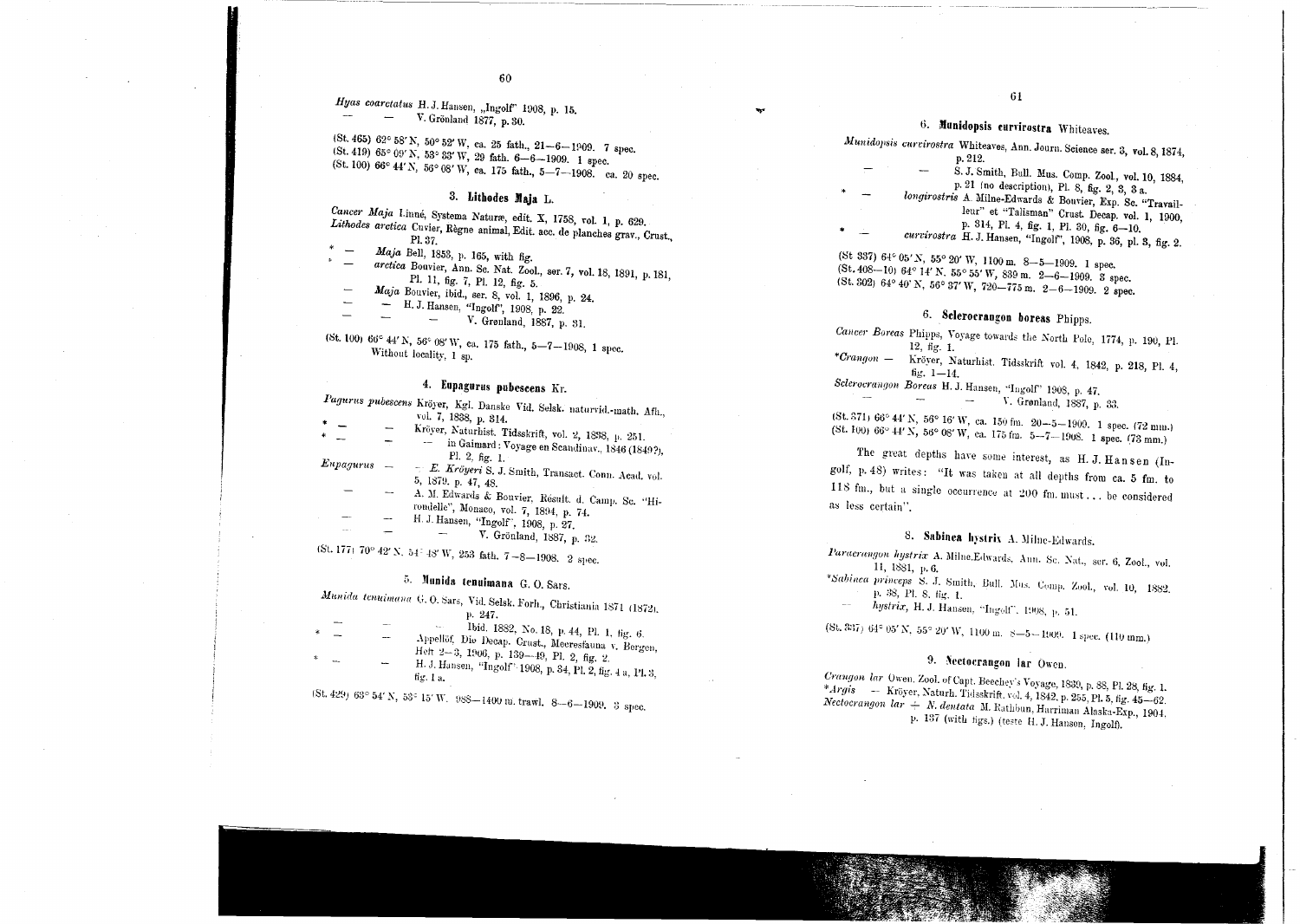*Nectocl'anyon lar* H. J. Hansen, "lngole", 1008, p. 40. V. Gronlanu, 1887, p. 37.  $\sim$ 

(St. 183)  $69^{\circ}$  19' N, 52° 56' W. 78 fm., 10-8-1908, 1 spec. (St. 179)  $69^{\circ}$  29' N, 55° 26' W, 116 fm., 8-8-1908, 1 spec.

## 10. Spirontocaris spinus Sow.

*Cancer spinus* Sowerby, Brit. Miscellany, 1806, p. 47, Pl. 23. \**Hippolyte Sowerbei* Kroyer, Danake Vid. Selak. math.-naturvid. Afh., vol. 9, 1842, p. 298, PI. 2, fig. 45-54. spinus Hoek, Niederl. Arch f. Zool., Supplbd. I, Crust., 1882, p. 15, Pl. 1, fig. 4-7. Birnla, Anu. Mus. Zooi. Aoad. Imp. St. Petersbonrg, vol. 1, 1899, p. 30, fig. 1. *Spirontomris spinus* H. J. Hansen, "lngolf', 1908, p. 58. Kemp, Decap. Ireland, 1908 (1910), p. 103, Pl. 14, fig. 1. Hippolyte — H.J. Hansen, V. Granland, 1887, p. 41. **Hippolyte** 13. Sp**irontocaris turgida** Kr. (1990) (1990) (1990) (1990) (1990) (1990) (1990) (1990) (1990) (1990) (1990) (1990) (1990) (1990) (1990) (1990) (1990) (1990) (

 $(5t, 371)$  66° 44' N, 56° 16' W, ca. 150 fm. 20--5-1909. 1 spec.

# 11. Spirontocaris Gaimardii H. Milne-Edwards.

| Hippolyte Gaimardii H. Milne-Edwards, Hist. Nat. Crust., vol. 2, 1837,   |
|--------------------------------------------------------------------------|
| D. 378.<br>÷                                                             |
| + H. gibba Kröyer, Kgl. Danske Vid. Selsk. math.-                        |
| natury.-Afh., vol. 9, 1842, p. 282, 288, Pl. 1, fig. 21-30,              |
| Pl. 2, fig. $31 - 37$ .                                                  |
| Enales obses J. Thallwitz, Decapoden-Studien 1891, p. 23.                |
| Hippolyte Gaimardii Appellof, Decap. Crust., Meeresfauna v. Bergen, Heft |
| $2-3$ , 1906, p. 122, Pl. 2, fig. 4.                                     |
| Spirontocaris -<br>H. J. Hansen, "Ingolf" 1908, p. 56.                   |
| Hippolyte<br>V. Grönland, 1886, p. 39.                                   |
|                                                                          |
| (St. 183) 69° 19' N, 52° 56' W, 78 fm. 10-8-1908, 7 spec.                |
| $(5t, 179)$ 69° 29' N, 55° 26' W, 116 fm. 8-8-1908, 6 spec.              |

The largest specimen, from St. 179, is 93 mm. long. On one spec. the rostrum is bent upwards about as in *Pandalus Propinquus.* All the specimens have a large curved process on the third abdominal segment, except the smallest specimen  $(44 \text{ mm.})$ , which has but an inconsiderable tooth.

# 12. Spirontocaris macilenta Kr.

*Hippolyte macilenta* Kröyer. Naturh. Tidsskrift vol. 3, 1841, p 574. 574. Kgl. Danske Vid. Selsk. math.-naturvid. Afd., vol. 9, 1542, p. 305, Pl. 2, fig. 55-56.

*Hippolyte maeilenta* S. J. Smith. Transact. Conn. Acad. vo!. 5, 1879. p. 7I.

 $S$ *pirontocaris*  $-$ H. J. Hansen, "lngolf' 1908, p. 60. *Hippolyte* L. V. Grønland, p. 43.

 $(St. 100) 66^{\circ} 44' N$ ,  $56^{\circ} 08' W$ , ca. 175 fm.  $5 - 7 - 1908$ . 1 spec. (St. 183) 69° 19' N, 52° 56' W, 75 fm. 10-8-1908. 7 spec. (St. 179) 69° 29' N, 55° 26' N, ll6 fm. 8-8-1908. 5 spec.

The species seems to be very rare at W. Greenland (H. J. H a n se n 1, c.). 3 of the spec. from St. 179 are infested with *Phruxus abdominalis,* and on one spec. from St. 100 *Bopyroides hippolytes* was found: till now the species was not known as a host for any of these Bopyridæ.

 $$ 1'.575.

Kgl. Danske Vid. Selsk. math.. naturvid. Afh., vol. 9, 1842. p. 308, 314, Pl. 2, fig. 57-58. Pl. 3, fig. 59-68.

rt. 3, ng. 59—68.<br>*Phippsii* S. J. Smith, Transact. Conn. Acad., vol. 5, 1879, p. 73. - *~,"l'PSII.,* - *Sph'ontoearis turgida* H. ,J.Hansen, "lngoW H)08~!~ 61.  $-$  $V. Graphland 1887, p. 43.$ 

(St. 165) $62^{\circ}$  58' N,  $50^{\circ}$  52' W, ca. 25 fm.  $21-6-1909$ . '3 spec.

On one spec. the Bopyrid *Phryzus abdominalis* was found.

#### 14. Spirontocaris polaris Sab.

 $\frac{Alpha}{1}$  polaris Sabine, Suppl. to the App. of Capt. Parry's Voyage, 1824, 238, Pl. 2, fig. 5-

*'Hippolyte polaris - H. borealis* Kröyer, Kgi. Danske Vid. Selsk. math.naturvid. Afh., vol. 9, 1842. p. 324, 330, Pl. 3, fig. 74-81. Pl. 4. fig. 82.

K.J. Smith, Transact. Conn. Acad. vol. 5, 1879, p. 80. *mazo* riener, starto, wiss. Anst. Hamburg, vol.s.<br>*Spirontocaris polaris* H. J. Hausen, "Ingolf" 1908, p. 63. *Amazo* Pfeffer, Jahrb. wiss. Anst. Hamburg, vol.3. 1866, p. 36, fig. 6. *IIippolyte*  $\cdot$  *V. Gronland, 1887, p. 45. 'ppoly*t

(St. 465) 62° 58' N, 52° 52' W, ca. 25 fm. 21-6-1909. ca. 60 spec.  $(St. 419)$  65° 09' N, 53° 83' W, 29 fm. 6-6-1909. 1 spec. (St. 371)  $66^{\circ}$  44' N,  $56^{\circ}$  16' W, ca. 150 fm. 20--5-1909. I spec.

One of the specimens from St. 465 is infested with *Bopyroides hippolyles.*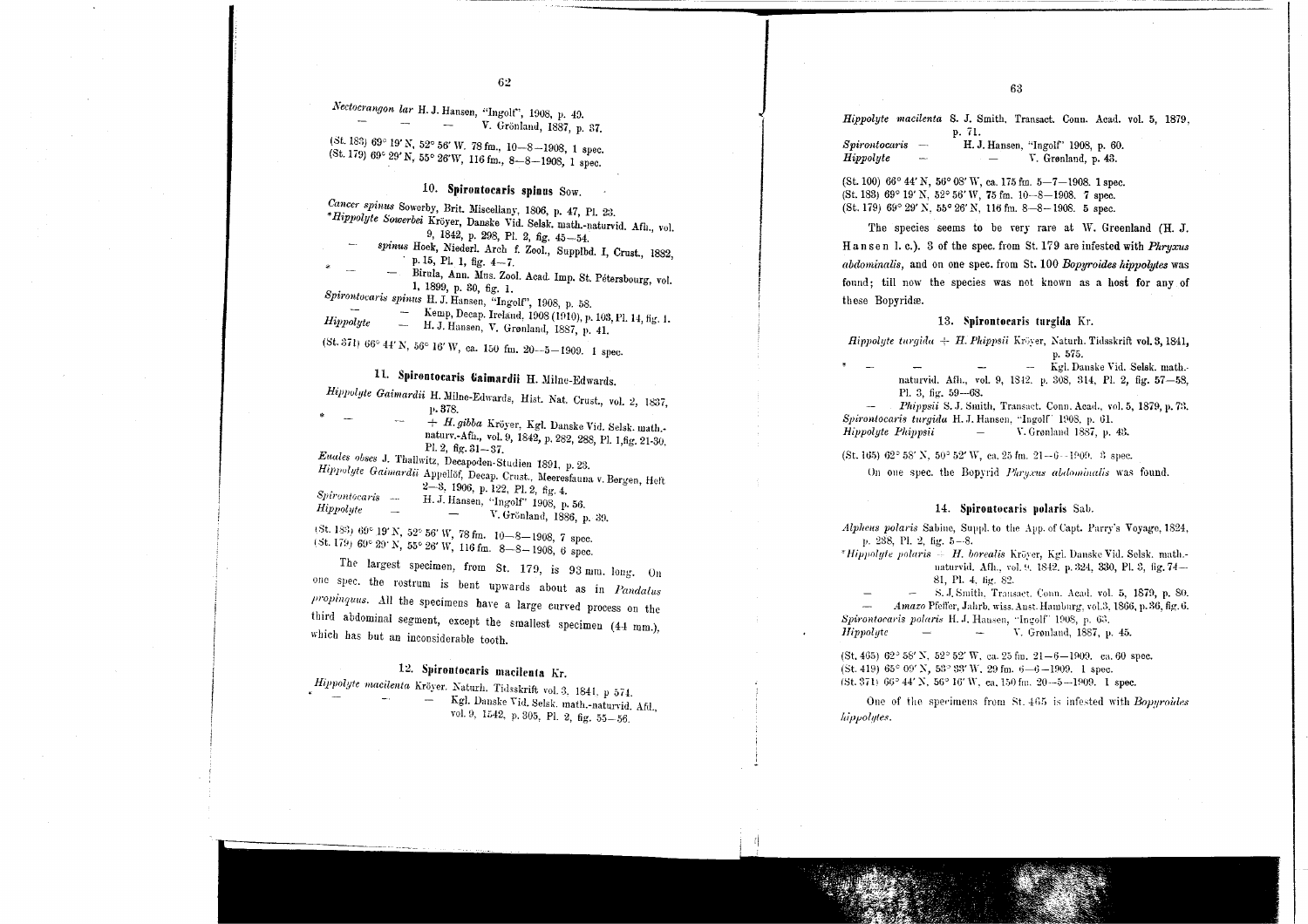#### 15. Pandalus borealis Kr.

64

| Pandalus borealis Kröyer, Naturh. Tidsskrift vol. 2, 1838, p. 254. | p. 56. |
|--------------------------------------------------------------------|--------|
|                                                                    |        |

|  | Ibid., Ny Række, vol. 1, 1845, p. 461.              |
|--|-----------------------------------------------------|
|  | in Gaimard, Voyage en Scand., 1846 (1849?).         |
|  | Crust, Pl. 6, fig. 2.                               |
|  | G.O. Sars, Report on Norw. Fish- and Marine-Invest. |
|  | vol. 1, 1900, No. 3, p. 31, Pl 9-10.                |
|  | H. J. Hansen, "Ingolf" 1908, p. 70.                 |
|  | V. Grønland, 1887, p. 49.                           |

The Channel outside Nanortalik (ca.  $60^{\circ}$  N),  $6-9-1909$ . 5 spec., from stomachs of Gadus ogak. (St. 341)  $64^{\circ}$  34' N,  $53^{\circ}$  20' W, 200 m, wire, 9-5-1909. 9 spec

(St. 183) 69° 19' N, 52° 56' W, <sup>78</sup> fm. 1O~8-1908. <sup>2</sup> spec.

The specimens from St. 341 have very large eyes.

This shrimp was otherwise taken very often, sometimes in great numbers, as e. g. W. of "Store Hellefiske" bank, where in a depth of 175 fms. many liters were taken in one haul with otter-trawl; the largest specimens measured 15.5 cm. in length (30 cm. with the antennas). The content of the content of the content of the content of the content of the antennas).

#### 16. Pandalus propinquus  $G. O. Sars.$

*Pandalus propinquus* G. O. Sars, Forh. Vid. Selsk. Christiania 1869 (1870), p. 148. S. J. Smith, Rep. U. S. Comm. Fish and Fisheri

|   |          | sive stated, resp. 6. S. Comin. Fish and Fisheries |  |
|---|----------|----------------------------------------------------|--|
|   |          | 1885 (1886) Pl. 13, fig. 1.                        |  |
| ÷ | $\cdots$ | Calman, Ann. Mag. Nat. Hist. ser. 7, vol. 3, 1899. |  |

- p. 32, Pl. 1-4, fig. 2.
	- H. J. Hansen, "Ingolr' 1908, p. 72.
	- Kemp, Decap. Natant, Ireland, 1908 (1910), p. 89, Pl. 11, fig. 1-4.

(St. 429) 63° 54′ N, 53° 15′ W, 988—1400 m. trawl. 8—6—1909. 1 spec.

## 17. Acauthephyra purpurea A. Milne-Edwards.

Acanthephyra purpurea A. Milne-Edwards, Comp. Rend. Ac. Sc. Paris. vol. 93, 1881, p. 933.

*"Miersia Agassizii* S. J. Smith, Bull. Mus. Comp. Zool. vol. 10, 1882, p. 67, Pl. 11, fig. 5-7, Pl. 12, fig. 1-4.

\* Acanthephyra purpurea Kemp, Fisheries, Ireland, Sci. Invest. 1905 part 1 (1906), p. 4-16, Pl. 1, Pl. 2, fig. 1-3 (nbi Litt. et Syn.).

"'''--''''- . "~;~~t.~"v;.""..:~

H. J. Hansen, "Ingolf" 1908. p. 75.

*Acanthephyra purpurea* Kemp, Decap. Natant. Ireland, 1908 (1910) part 1. p. 56.

(St. 322)  $60^{\circ}$   $07'$  N,  $48^{\circ}$   $26'$  W,  $2000$  m, wire,  $3-5-1909$ . 15 spec. (St. 333) 63° 18' N, 54° 55' W, 1530m. wire, 7~5-1909. <sup>12</sup> spec. (St.338) 64° 01' N, 55" 30' W, <sup>1185</sup> m. wire, 8-5-1908. <sup>11</sup> spec.  $(St. 336) 64° 06 N, 55° 18' W, 1040-1100 m, 1200 m. wire, 8-5-1909.$ 10 spec.

H. J. Hansen (I.c.) mentions the species from 6 stations, but he has only 1 spec. from each stat. Kemp (1908, l.c.) mentions the species from 32 stations (6 of which are from the Danish in vestigations steamer "Thor"), but he has, as Hansen, from most of the stations only 1 specimen; the largest number from a single stat. is five, and that is but a single occurrence.

One of the specimens from Sf. 322 is infested with *Holophryxus Acanthephyra* K. St. (fam. Dajidæ) (No. 84).

*Pasiphae tarda* Kröyer, Naturh. Tidsskrift. ser. 2, vol. 1, 1844-45, p. 453. in Gaimard, Voyage en Scandinavie, 1846 (1849) Crnst., PI. 6, fig. 1.

- Pasiphae norregica M. Sars, Bidrag til Kundskaben om Kristianiafjordens Fauna. Nyt Magasin f. Naturvid, vol. 15, 1868, p. 282, Pl. 4, PI. 5, fig. 81, fig. 87-90.
	- *furda* G. O. Sars. Oversigt af Norges Crust., Vid. Selsk. Forhandl., Kristiania, 1882. No. 18, p. 48.
	-
	- H. J. Hansen, "Ingolf" 1908, p. 78.<br>
	 V. Grønland, 1887, p. 51.
	- -- Wollebæk, Decap. Crust. 1-2. Bergens Musæums Aarbog 1908, No. 12, p. 72, Pl. 13.
	- K. Stcphensen. Rcvideret Fortegn. over Danmarks marine Arter af Decap., Vid. Meddel. Naturh. Foren. København 1909 (1910) p. 289.
	- Kemp, Decap. Natant. Ireland 1908 (1910) p. 39-42, Pl. 4. fig. 8-11.
	- *princeps* S. J. Smith. Rep. Decap. Crust. "Albatross" East coast U. S., Rep. U. S. Fish Commission 1882 (1884) p. 381. PI. 5. fig. 2.
	- S. J. Smith, Report on the Decap. Crust. "Albatros" Eastcoast U.S., Rep. U.S. Fish Commission 1885 (1887), p. 609, 612, 613, 617, 619, 682.
	- Kemp, Decap. Natant. Ireland, 1908 (1910) p. 42-47, Pl. 4, fig.  $1-7$ .

Vidensk. Meddel. fra den naturh. Foren. Bd. 64.

,

5

J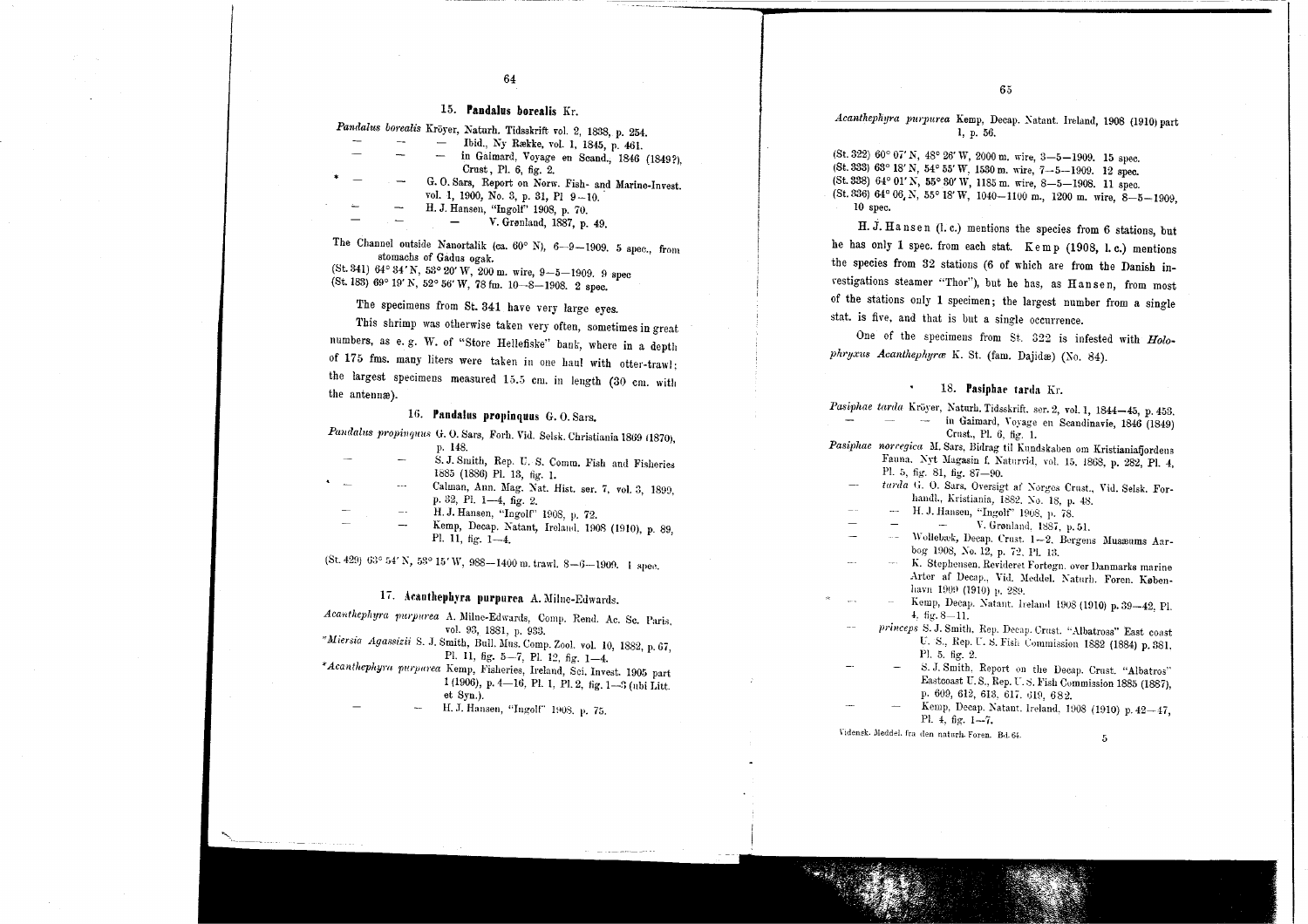(St. 15) 58° 08' N, 39° 24' W. 500 m. wire, 26—5—1908. 2 spec.<br>
(St. 76) 63° 49' N, 53° 27' W, 1300 m., 1300 m. wire, 23—6—1908. 1 spec.<br>
(St. 429) 63° 54' N, 53° 15' W, 988—1400 m. 8—6—1909. 1 spec.<br>
(St. 407—08) 64° 14'

Kemp (i. c. 1908 (1910) p. 42-43) has given a synopsis of the characteristics of P. tarda Kröyer and P. princeps S. J. Smith. Kröyer has published his description in Danish, and it seems that owing to this foreigners have not been able to read his description; otherwise Smi th would probably not have fouuded *P. princeps* as a new species. In order to show the great agreement in the descriptions of Kröyer and Smith, I have made the following synopsis of the most important characters.

# *P. tanla* Kroyer.

#### P. *princeps* S. J. Smith.

(Naturhist. Tidsskrift, ser. 2, vol. 1, 1844-45, p. 453 seq.) 1. "The carapace, which is about <sup>1/3</sup> of total length or half as long as the pleon including telson, is \'ery much compressed". (From Kroyer's fig. in Gaimard: Yoyage en Scandinavie, the carapace is seen to be 39 mm., abdomen excluding telson 59 mm.). 2. "On the dorsum of the carapace is seeu a sharp, but smooth carina, which goes about to the hiuder edge of the carapace, terminating anteriorly in a little, mucronate and very much compressed rostrum, that.... projects a little the anterior edge

()f the carapace".

(Report U.S. Fish Commission) for 1882 (1884), p. 381 seq.) 1. The pleon exclusive of the telson is about one half longer than the carapace". (Carapace 75 mm., pleon excluding the telson 112 mm.).

2. "The dorsum of the carapax is rounded except for about a third of the length anteriorly, where it rises into a carina terminating in a short, mucronate and obliquely upturned rostrum overhanging, but projecting scarcely as far forwards as the front itself. which is prominent though rounded in outline as seen from above".

:J. "The antennal scale is large . . . . ,lengthened ovate (more than 3 times as long as the breadth), apically rounded, without spines')" (the length is (in the fig. in Gaimard: Voyage) 17 mm., the breadth 4 mm.).

67

4. "The abdomen is provided along the wholemiddle line of the dorsum with a very conspicuous carina."

.5. (Te]son) "The tip is strongly cut into a sharp angle". 6. (Second pair of pereiopods). "The second joint has on the lower edge towards the end 3 spines" (about the third joint Kröver says nothing).

 $3.$  Antennal scale is .... scarcely a third as broad as long, and the outer edge arcuate and terminating in an acutely triangular lamellar tooth" (scale: length 29 mm.) breadth 8.8 mm.).

4. "The second, third, fourth and fifth somites are dorsally carinate, the fourth and fifth most conspicuously. The sixth somite is . . .. compressed. but scarcely carinated dorsally".

5. (Telson) "The tip (is) divided by a narrow sinus".

6. "The second pair (of pereiopods) are armed with a few small spines along the lower edge of the propodus, and the lower distal angle of the carpus is produced into a sharp spine, but are otherwise nearly like the first pair... (smooth, naked and unarmed").

<sup>1</sup>) About this G. O. Sars writes (Christiania Vid. Selsk. Forh. 1882, No. 18. Oversigt af Norges Crustaceer. p. 48) (in translation from Norwegian): "I have had opportunity myself to examine the type-specimen of Kröyer in the Copenhagen-Museum and have convinced myself that the spine in the antennal plate originally has been present, but has accidentally been broken in the present specimen". - At the present moment (1912) we have in the Zoological Museum in Kobenhavn (Copenhagen) only the mentioned specimen from the time of Kröyer, provided with the following note (in the hand writing of J. C. Schiodte), "Pasiphae tarda Kr. Sydl. Grønland: Jørgensen Kr." Unquestionably it is this specimen, about which  $\text{Kröyer writes}$  (1. e., 1844 $-45$ : the foot-note p. 455) "in one of the specimens the carina anteriorly had an incision, that made, so to speak, two humps: but this seems to be caused by an accidental damage".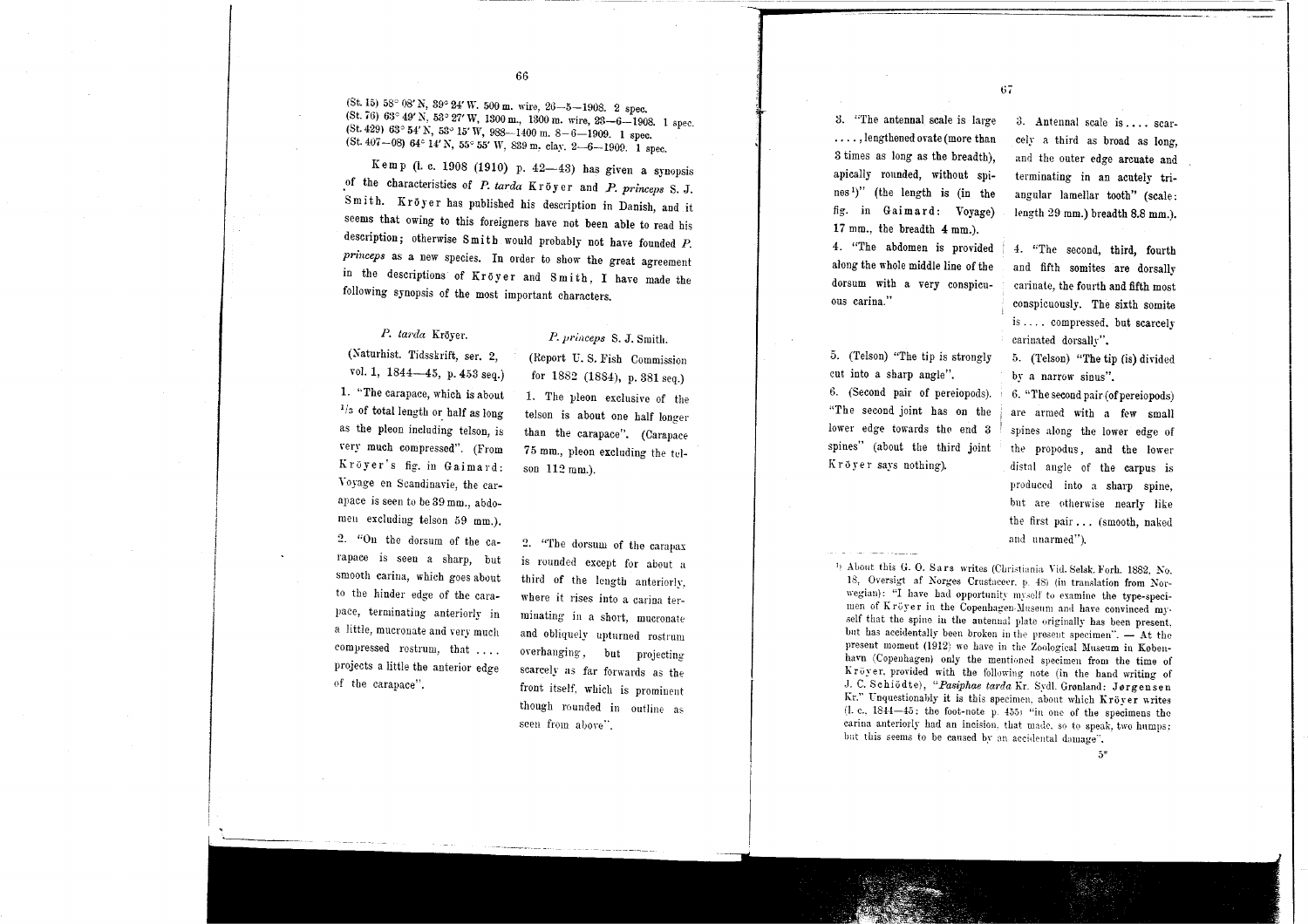As it may be seen the agreement is very close. The differences are not greater, than that they may be ascribed to individual variations (we must remember, that Kroyer had but two specimens, Smith even but one specimen).

. The Zoological Museum in Copenhagen has a very large material, towards 1000 specimens of *P. tarda* Kr., of which the greater part has been captured in the Skagerak. To convince myself, that there were no specimens of *F. princeps* 8m i th in the material, that hitherto (by H. J. Hansen in "Ingolf" 1908 and by my-



self in "Vid. Meddel. Naturh. Foren." Kbhvn. 1909) has been determined as *P.* tarda Kr., I have examined each of the specimens, but the result has been quite different from what might be expected, as will be seen from the following.

Fig. 1. Dorsal view of the **tJth abdominal segment of** *Pasiphae tarda* and *Pasij)hae princeps.*

K em p is right, that a great part of the specimens may be referred to one of the two principal forms; but as my investigations have shown, they are combined with numerous intermediate links.

Rostrum varies so much, that it cau not be used as a distinguishing character. The best characters are, according to my investigations, the sixth abdominal segment, the antennal plate and the spines of the basis of the second pereiopod; but these spines are not to be found in specimens smaller than 25-40 mm., and even in larger specimens their number is varying. G. O. Sars says (I. c. 1882, p.48) "the number of spines in the two first pairs of pereiopods is a characteristic too inconstant to be considered as a rea] specific characteristic". Severtheless we may in most cases use the characteristic of  $K$ emp (l. c. 1908 (1910) p. 42—43) to separate the two "species" (specimens more than  $30-40$  mm. long). Besides I haye found a characteristic, that I have not seen

described anywhere in the literature, viz. the carina in the sixth abdominal segment. This carina goes in the specimens, that from the antennal plate and the second pereiopod are to be ascribed to *P. tarda,* just to the hind edge of the segment (fig. I), but is in the hinder part divided into two almost parallel carines; in P. *princeps* the hinder part of the segment is 'simply compressed without any carina (fig. 1).

That the proportion in the length of antennal plate, carapace and abdomen cannot be used, appears from the following measurements; the specimens are determined from the shape of antennal plate, carapace and sixth abdominal segment) (the measurement are in mm.)

| Locality                       | Total length | Antennal<br>plate | Carapace | Abdomen<br>excl. telson |
|--------------------------------|--------------|-------------------|----------|-------------------------|
| Skagerak                       | 83           | 12                | 25       | 46                      |
|                                | 70           |                   | 21       | 40                      |
|                                | 79           | 19                | 24       | 44                      |
|                                | 68           | 9.5               | 20       | 30                      |
|                                | 101          |                   | 33       | 65                      |
| $62^{\circ}$ 49' N, 18° 46' W. | 73           |                   | 22       | 42                      |

*P. tarda* 

| Р | princeps. |
|---|-----------|

| Locality                                     | <b>Total length</b> | Antennal<br>plate | Carapace | Abdomen<br>excl. telson |  |
|----------------------------------------------|---------------------|-------------------|----------|-------------------------|--|
| <br>S. Greenland (Kröver's)<br>type-specimen |                     |                   |          |                         |  |
| ot<br>$P.$ tarda!)                           | 108                 | imperfect         | З8       | 58                      |  |
| 67° 19′ N, 15° 52′ W.                        | 60                  | ю                 | 19       | 33                      |  |
| 65° 28′ N.-27° 29′ W.                        | 90                  | 13                | 95       | 48                      |  |

Even the form of the antennal plate may cause some difficulty. Thus I have seen one, otherwise somewhat typical P. tarda from the Skagerak, whose right antennal plate is as in P. princeps, whilst the left has the same form as in  $P$ . tarda (Kemp I. c., 1908 (1910), pl. 4, fig. 9); but from the measurements (antennal plate 10,5, carapace 23, abdomen excl. telson 38) it might be determined as  $P.$  princens.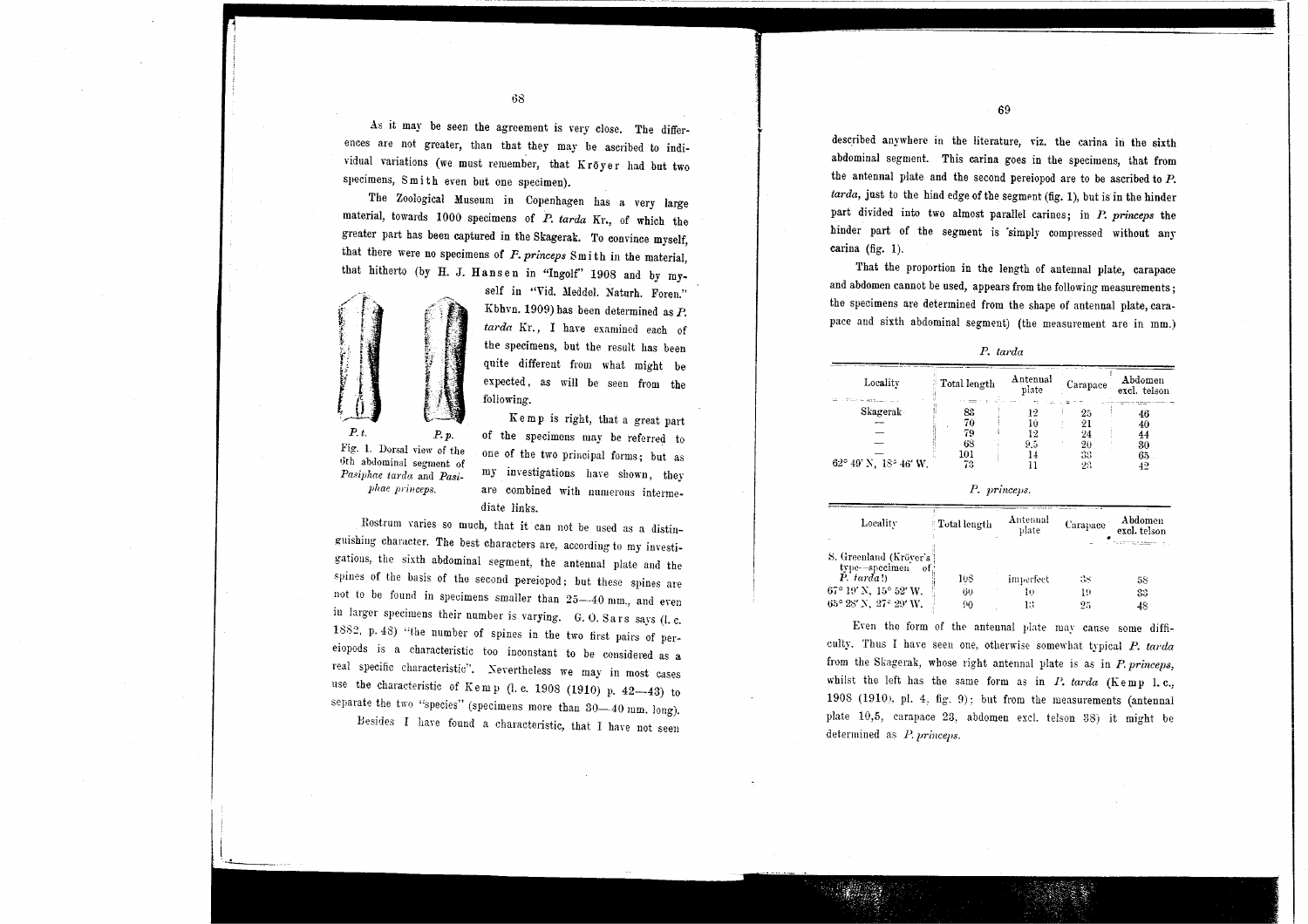71

 $($ St. 322 $)$  60° 07' N, 48° 26' W, 2000 m, wire, 3--5--1999, 7 spec.  $($ St. 434) 62° 53' N, 54° 15' W, 1660 m., 1500--1200 m. wire, 9-6-1909,

<sup>7</sup> spec. (St.333) 63° 18'N, 54° 55'W, 1300m., 15:}0m. wire, 7-5-1909, 15spec. (St.76) *63°* 49' N, *53°* 27' W, <sup>1300</sup> m., <sup>1000</sup> m. wire, 23-6-1908, <sup>1</sup> spec. (St. 338)  $64°01'$  N,  $55°30'$  W,  $1185$  m.,  $1400-1500$  m. wire,  $8-5-1909$ , 13 spec.

(St. 336) 64° 06' N. 55° 18' W, 1200 m. wire. 8-5-1909, ca. 25 spec. (St. 408)  $64^{\circ}$  14' N. 55° 55' W. 839 m. (trawl), 2-6-1909, 1 spec. (St. 348)  $64^{\circ}$  35' N, 56° 18' W, 900 m. wire, 11-5-1909, 6 spec.

It is very interesting, that the "Tjalfe" has taken so many specimens at each station; in "Ingolf" H. J. Hansen mentions but one specimen from each station; only at 2 stations were taken 2 specimens. The material from the "Tjalfe" thus fully confirms, what Bouvier says (Bull. Inst. Oceanogr., Monaco, No. 97, 1907, p. 47-46): "le Gennadas élégans est l'espèce la plus commune du genre: il fut considéré comme une espèce rarissime aussi longtemps qu'on se borna aux pêches sur le fond; mais, depuis l'emploi du filet vertical, surtout de celui a grande ouverture, il apparâit très commun et doit être considéré comme un des éléments les plus caractéristiques de la faune bathypélagique dans nos régions. En Méditerranée, près des îles Baléares, et au centre de l'Atlantique, dans les régions des Sargasses, certains coups de filet nous donnérent jusqu'à trente spécimens de ce joli Pénéide. Au-dessus de 1000 mètres, on ne rencontre guère que les larves de l'espèce; au dessous apparaissent les adultes qui, d'ailleurs, uc somblent jamais se tenir sur Ie fond".

#### 21. Sergestes arcticus Kr.

| Sergestes arcticus Kröyer, Kgl. Danske Vid. Selsk. Skrifter, 5. Række, |             |                                                            |  |  |  |
|------------------------------------------------------------------------|-------------|------------------------------------------------------------|--|--|--|
|                                                                        |             | naturvid.-math. Afd., vol. 4, 1859, p. 240, Pl. 3, fig. 7, |  |  |  |
|                                                                        |             | Pl. 5, fig. 16.                                            |  |  |  |
|                                                                        | September 1 | H. J. Hansen, "Ingolf" 1908, p. 82 (ubi litt. et syn.).    |  |  |  |

Wasserloos, Zur Kenntnis d. Metamorphose von Serg. arct., Zool. Anzeiger, vol. 33, 1908, p. 327, with figs. Kemp, 1908 (1910), p. 30, Pl. 3, fig. 13-19. H. J. Hansen, V. Grønland 1887, p. 52.

70

 $\overline{\mathbf{3}}$ 

, *, , , , , , , , ,* 

Of  $P$ . *norvegica*  $M$ . Sars, that in all essentials is like  $K$ emp's description of *P. tarda*, G. O. Sars writes : (l. c. 1882, p. 49) "there is no doubt that the species *P. norvegica* described by my father... is identic with the species of Kroyer". That upon the whole the single specimens determined by Kroyer as *P. tarda* suit the description of *P. princeps,* is evident from the agreement of the descriptions of Kroyer and Smith, and as the two "species" are combined with intermediate links, we must unquestionably obliterate *P. princeps* Smith as species and take the name but as syn. of *P. /m'da* Kroyer.

#### 19. Parapasiphae sulcatifrons S. J. Smidt.

*Parapasiphae sulcatifrons* S. J. Smith, Rep. Comm. Fish and Fishery for 1882, (1884) p. 384 PI. 5, fig. 4, PI. 6, fig. ]-7 H. J. Hansen, "Ingolf" 1908, p. 79. Kemp, 1908 (1910), p. 47, PI. 5.

1St.322) 60°07'N, 48° 26'W, <sup>2000</sup> m., wire, 3-5-1909. <sup>2</sup> spec.  $(5t. 333)$  63° 18' N, 54° 55' W, 1300 m., 1530 m. wire. 7-5-1905. 5 spec.  $15:3:8$ )  $64^{\circ}$  01'N,  $55^{\circ}$  30 W, 1185 m., 1400-1500 m. wire, 8-5-1909. <sup>5</sup> spec. iSt. HH6)64° 06' X, 55° 18' W, 1040-1100 m.. ]200 Ill. wire, 8-5-1909. (St. 348)  $64^{\circ}35'$  N,  $56^{\circ}18'$  W. 900 m. wire,  $11-5-1909$ . 4 spec.  $6$  spec.

New to W. Greenland. The largest specimen is from St. 333 and is 71 mm. long.

#### 20. Gennadas elegans S. J. Smith.

|                        |                          | Amalopenæus elegans S. J. Smith, Bull. Mus. Comp. Zool. vol. 10, 1882,                                        |
|------------------------|--------------------------|---------------------------------------------------------------------------------------------------------------|
| $*Gennadas$            |                          | No. 1, p. 87, Pl, 14, fig. 8-14, Pl. 15, fig. 1-15.<br>Bouvier, Rés. Comp. Sc., Monaco, fasc. 33, (Pénéides), |
|                        |                          | 1908, p. 25 (distrib.), p. 28 (key to the species of<br>the genus) p. 35 (Syn. and litt.).                    |
|                        |                          | Bouvier, Bull. Mus. Océan. Monaco, No. 80, 1906.                                                              |
| Amalopenæus            |                          | Calman, Ann. Mag. Nat. Hist. ser. 7, vol. 11, 1903,                                                           |
|                        |                          | p. 416.                                                                                                       |
| Gennadas               |                          | H. J. Hansen, "Ingolf" 1908, p. 81.                                                                           |
| $*A$ <i>malopenæus</i> | $\overline{\phantom{a}}$ | Kemp, 1908 (1910), p. 14, Pl. 1.                                                                              |
|                        |                          | H. J. Hansen, V. Grønland 1887 n. 52                                                                          |

i f . L.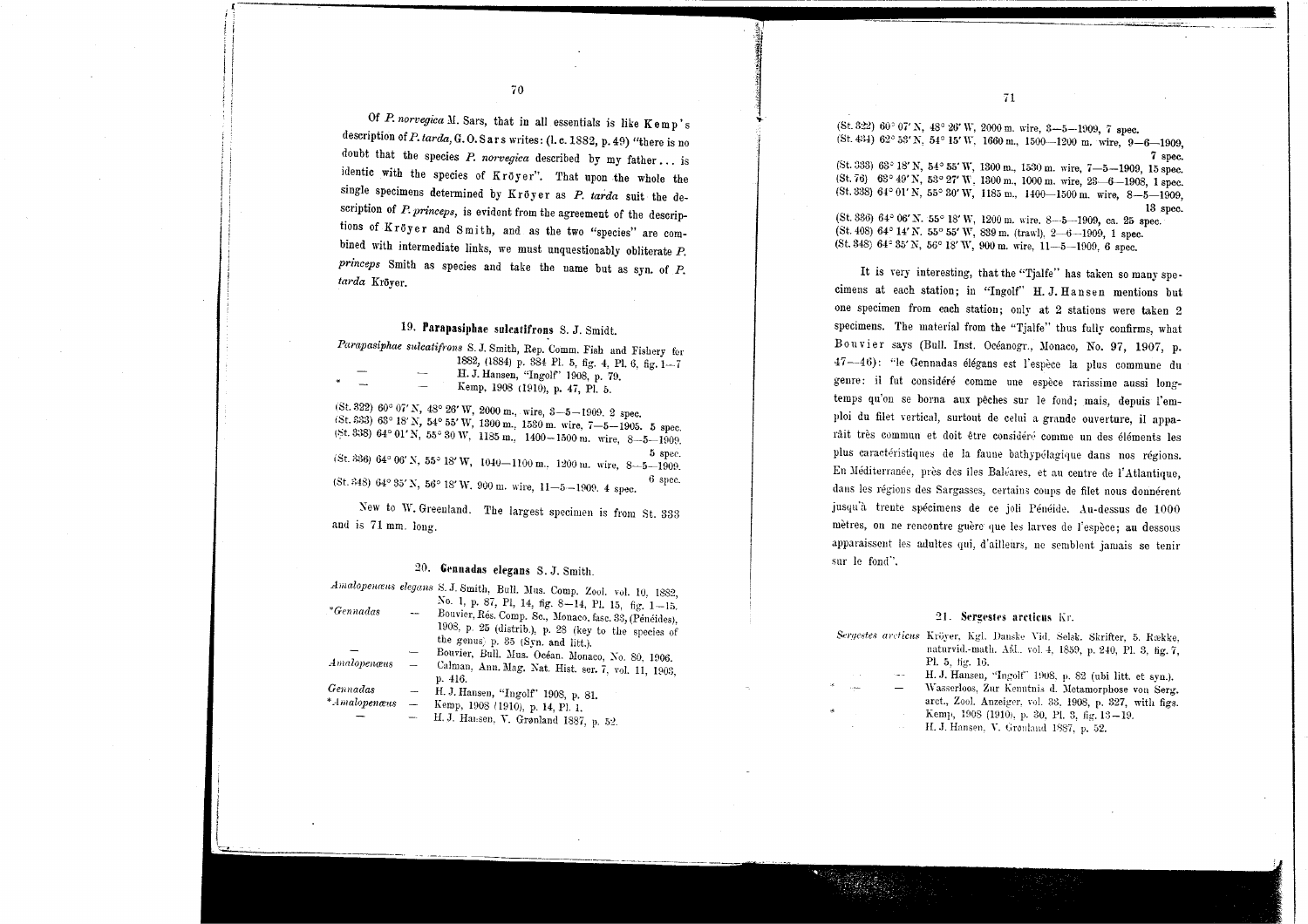1. the stage Sergestes Rinkii.

(St. 1 a) 59° 25' N, 22° 56' W, 175 m. wire, 12-5-1908, many spec. (1 cm.<sup>3</sup>)  $(St, 1 b)$  - $-$  surface  $(3 \text{ cm.3})$ 2. adults.

(St. 15) 58° 08' N, 39° 24' W, 500 m, wire, 26-5-1908, 15 spec. (St. 1 a) 59° 25' N, 22° 56' W, 175 m, wire, 12-5-1908, 1 spec. (St. 321) 60° 07' N, 48° 26' W, 600 m, wire, 3-5-1909, 10 spec.  $(8t. 322)$  -  $2000 \text{ m. wire}$  -  $4 \text{ spec}$ (St. 434) 62° 53' N, 54° 15' W, 1660 m, 1500-1200 m, wire, 9-6-1909, 1 spec. (St. 30 a) 63° 04' N, 56° 32' W, 500 m. wire, 7-6-1908, 15 spec.  $(5t. 30 b)$  -  $70 m. wire,$  2 spec.  $(St. 333)$  63° 18' N, 54° 55' W, 1300 m, 1530 m, wire, 7-5-1909, 1 spec.  $(St. 336)$  64° 06' N, 55° 18' W, 1040-1100 m, 1200 m. wire, 8-5-1909, 1 spec.

 $(5t. 346) 64° 22' N$ ,  $56° 00' W$ ,  $800-400$  wire,  $10-5-1909$ , 1 spec.

The material states, that the species lives at W. Greenland: hitherto its occurrence there was doubtful (Kröyer).

The specimen from st. 346 in infested with Holophryxus Richardi Koehler (fam. Dajidæ) (No. 83).

#### Euphausiacea.

# 22. Thysanopoda acutifrons Holt & Tatt.

- Thysanopoda pectinata H.J. Hausen, Bull. Mus. Océanogr., Monaco No. 30, 1905, p. 16, fig. 12.
	- acutifrons Holt & Tattersall, Rep. Sea and Inland Fisheries, Ireland, 1902-03 (1905), pt. 2, app. No. IV, p. 102, 134.
	- H. J. Hausen, Bull. Mus. Oceanogr. Monaco, No. 42, 1905, р. 22.
		- Holt & Tattersal, Fisheries, Ireland, Sc. Invest. 1904, pt. 5 (1906), p. 8, Pl. 1.
		- H. J. Hansen. "Ingolf" 1908, p. 84.
	- Zimmer, Nordisches Plankton, vol. 6, 1909, p. 6,
	- fig.  $4 5$ .
- microphthalma Ortmann, Plankton-Exp., vol. 2, G. b. 1893, p. 9.  $n \circ n$ pectinata Ortmann, ibid., p. 10.

(St. 15) 58° 08' N, 39° 24' W, 500 m. wire, 26-5-1908, ca. 40 spec. (St. 322) 60° 07' N, 48° 26' W, 2000 m, wire, 3-5-1909, ca. 30 spec. (St. 76) 68° 49' N, 53° 27' W, 1300 m, 1000 m, wire, 23-6-1908, 1 spec.

New to W. Greenland.

 $\circ$ 

# 23. Meganyctiphanes norvegica M. Sars.

and the company

|             | Thysanopoaa norregica M. Sars, Forh. Skand. Naturforskermøde 1856     |
|-------------|-----------------------------------------------------------------------|
|             | (1857), p. 169.                                                       |
| Nyctiphanes | G. O. Sars, Forh. Vid. Selsk. Christiania 1883, p. 24.                |
|             | *Meganyctiphanes norvegica Holt & Tattersall, Rep. Sea and Inland Fi- |
|             | sheries, Ireland, 1902-03, pt. 2, No. IV,                             |
|             | (1905), p. 105, 135, Pl. 16.                                          |
|             | H. J. Hansen, "Ingolf" 1908, p. 85.                                   |
|             | Zimmer, Nordisches Plankton, vol. 6, 1909,                            |
|             | p. 8, fig. $8-9$ .                                                    |
| Nyctiphanes | Zimmer, Fauna arctica, vol. 3, 1904, p. 419.                          |
|             | St. 15) 58° 08' N, 39° 24' W, 500 m. wire, 26-5-1908, ca. 35 spec.    |
|             |                                                                       |

(St. 9)  $58^{\circ}$  33' N,  $35^{\circ}$  55' W, 600 m. wire,  $17 - 5 - 1908$ , ca. 15 spec. (St. 3) 58° 39' N, 30° 50' W, surface,  $14-5-1908$ , 3 spec. (St. 303) 59° 28' N, 33° 05' W, surface, 26-4-1909, 1 spec. (St. 1 a) 59° 25' N, 22° 56' W, 175 m. wire, 12-5-1908, 2 spec. (St. 321) 60° 07' N, 48° 26' W, 600 m, wire, 3-5-1909, 10 spec.  $(5t. 322)$  -  $2000 \text{ m. wire},$   $7 \text{ spec}.$ (St. 302) 60° 10' N, 28° 13' W, surface, 25-4-1909, ca. 20 spec.

#### 24. Thysanoessa inermis Kr.

# - Rhoda inermis Kr.  $+$  Thysanoessa neglecta Kr.

(See H. J. Hansen, The genera and species of the order Euphausiacea, with account of remarkable variation. Bull. Inst. Océanogr., Мопасо, Хо. 210, 1911, р. 8-13, 38).

#### A. Forma Rhoda inermis.

|              |                                 | Thysanopoda inermis Kröyer in Gaimard. Voyage en Scand., Crust. 1846 |
|--------------|---------------------------------|----------------------------------------------------------------------|
|              |                                 | (1849?), Pl. 7, fig. 2.                                              |
| *Euphausia   | $-$                             | G.O.Sars, Forh. Vid. Selsk. Christiania 1882, No.                    |
|              |                                 | 18, p. 9, 51, Pl. 1, fig. 15.                                        |
| Boreophausia | $\qquad \qquad$                 | G. O. Sars, Norske Nordhavs-Exp., Crust., 1886, p. 13.               |
| Rhoda        | $\overline{\phantom{a}}$        | Stebbing, Ann. Mag. Nat. Hist., ser. 7, vol. 5, 1900.                |
|              |                                 | p. 10.                                                               |
|              |                                 | Zimmer, Fauna arctica, vol. 3, 1904, p. 420.                         |
|              | ——                              | H. J. Hansen, "Ingolf" 1908, p. 86.                                  |
|              | $\sim$                          | Zimmer, Nordisches Plankton, vol. 6, 1909, p. 11,                    |
|              |                                 | fig. $11 - 12$ .                                                     |
| Boreophausia | $\overbrace{\phantom{1232211}}$ | H. J. Hansen, V. Grönland 1887, p. 58.                               |

(St. 423) 65° 03' N, 54° 16' W, 120, 100 and 80 m, wire, 7-6-1909, 1 spec.

73.

 $\mathcal{L}(\mathcal{L})$  . The contract of the form of the  $\mathcal{L}(\mathcal{L})$  ,  $\mathcal{L}(\mathcal{L})$  ,  $\mathcal{L}(\mathcal{L})$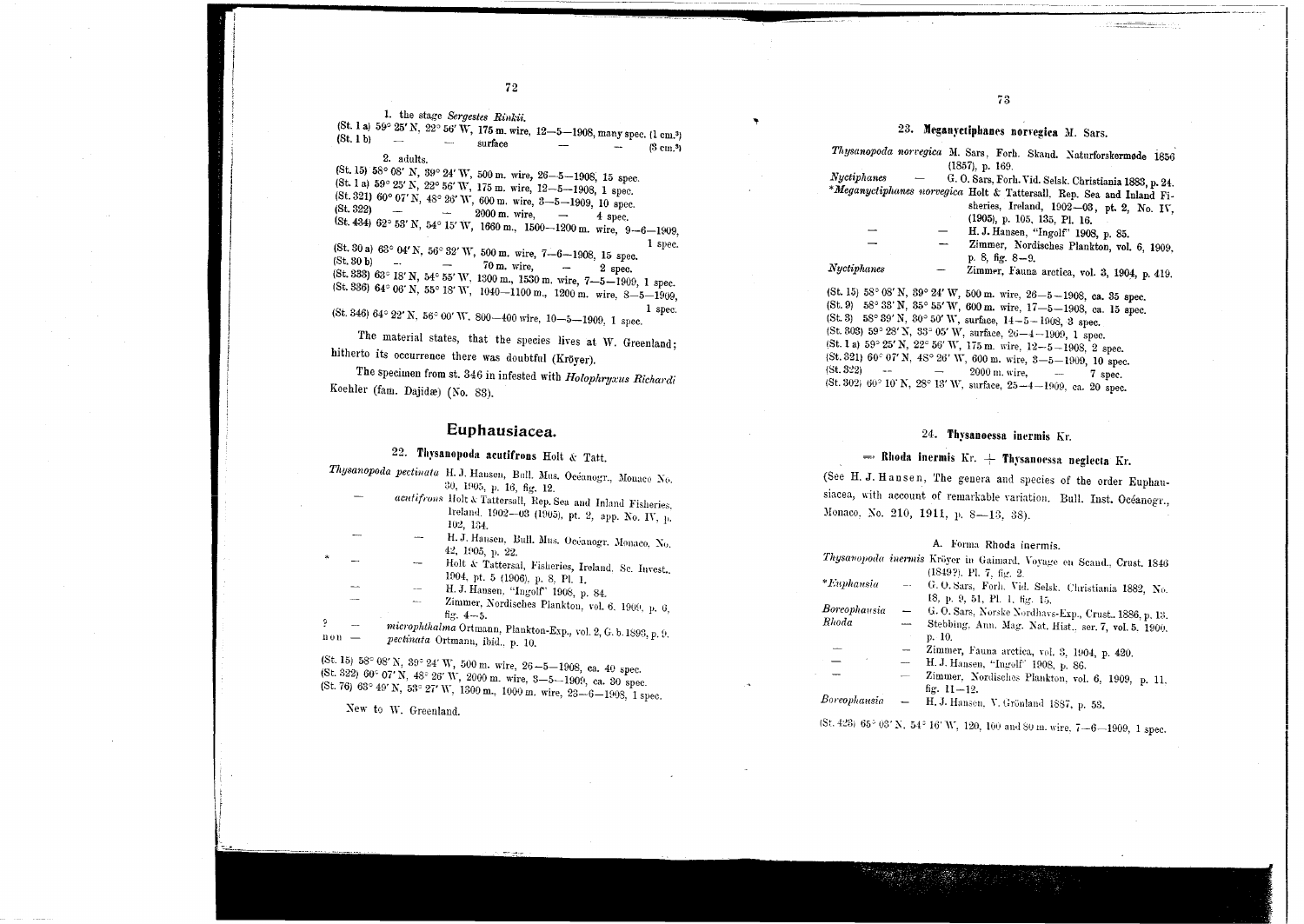$\overline{\phantom{a}}$ I i

.. ;

B. Forma Thysanoessa neglecta Kr.

*Thysanopoda neglecta* Kröyer, in Gaimard: Voyage en Seand., Crust., 1846 (1849?) PI. 7, fig. 3.

- *\*Thysanoessa borealis* U. O. Sars, .Forh. Vid. Selsk., Christiania 1882, No, 18, p. 9, 52 Pl. 1, fig.  $16-18$ .
	- *neglecta* Zimmer, Fanna arctica, vol. 3, 1904, p. 423.
		- H. J.Hansen, "lngolf' 1908, p. 89.
		- Zimmer, Nordisches Plankton, vol. 6, 1909, p. 19,<br>fig. 28—29.
			- H. J. Hansen, V. Grønland 1887, p. 54.

(St. 9) 58° 33' N, 35° 55' W, 600 m. wire, 17-5-1908, 1 spec.

#### 25. Thysanoessa longieaudata Kr.

*Thysanopoda longicaudata* Krøyer, in Gaimard: Voyage en Scandinavie, Crust., 1846 (l849?), PI. 8, fig. 1.

\* *Thysanoessa tenera* G. O. Sars, Forh. Vid. Selsk. Christiania 1882, No. 18. p. 0, 53. PI. I, fig. 19-20.

*longicaudata Zimmer, Fauna arctica, vol. 3, 1904, p. 424.* 

- Holt & Tattersall, Rep. Sea and Inland Fisheries, Ireland, 1902-03 (1905), pt. 2, App. No.2, p. 107, 138, PI. 15.
- H. J. Hansen. "Ingolf" 1908, p. 88.
- Zimmer, Nordisches Plankton, vol. 6, 1909, p. 20, fig. 30 --31.
- H. J. Hansen, Y. Gronland 1887, p. 54.

 $(5t. 11)$  57° 41' N, 35° 28' W, surface, 20-5-1908, 2 spec. (St. 281) 57° 51' N, 43' 57' W. <sup>500</sup> m. wire, 29-0-1908, <sup>15</sup> spec. (St. 285) 57° 51' N, 43° 48' W, 1000 m. wire, 29-9-1908, 15 spec. (St. 286)  $57^{\circ}$  59' N,  $41^{\circ}$  21' W,  $80-200$  m. wire,  $30-9-1908$ , ca. 35 spec.  $(St. 23)$  58° 01' N, 51° 36' W, surface, 1-6-1908, 3 spec.  $(5t. 13)$  58° 08' N, 39° 10' W. 40 m. wire, 26-5-1908, many spec. (ca.

130 cm.<sup>3</sup>). (St. 15) 5';30 OS' N, ':9° 24' W, 500 m. wire, 26-5-1908, many spec. (ca.

 $150 \text{ cm}$ .<sup>3</sup>). (St. 278)  $58^{\circ}$  16' N,  $47^{\circ}$  12' W, 200-80 m. wire, 28--9-1908, 20 spec.  $(St. 308) 58° 20' N$ ,  $41° 12' W$ , 1000 m. wire,  $28-4-1909$ , 20 spec.  $(St. 5)$  58° 23' N, 34° 41' W, surface, 16-5-1908, 2 spec.  $(St. 6)$  58°  $24'$  N, 34° 53' W, surface, 16-5-1908, 10 spec.  $(5t. 292)$  58° 24' N, 30° 35' W, 500 m. wire, 3-10--1908, many spec. (ca.

(St. 7) 58° 33′N, 35° 49′W, 150 m. wire, 17—5—1908, ca. 100 cm.<sup>3</sup>  $(8t. 9)$  58°  $33'$  N,  $35° 55'$  W, 600 m. wire,  $17-5-1908$ , ca. 100 cm.<sup>3</sup>  $($ St. 313)  $58^{\circ}$  38' N,  $46^{\circ}$  13' W, surface, 29- $-4-1909$ , ca. 35 spec.

 $(St. 2)$  58° 40' N, 30° 40' W, surface, 14-5-1908, ca. 35 spec. 1St. 19a) 58° 41 N, 49° 44' W, 100 m. wire, 31--5-1908, 15 spec.  $(8t.19b)$  - 200 m. wire, - 15 spec.  $($ St. 316) 58° 59' N, 50° 28' W, 500 m, wire,  $1 - 5 - 1909$ , 35 spec.  $1$ St. 276) 59° 18' N, 51° 00' W, 80 m. wire, 27---9-1908, 15 spec. (St. 1 a)  $59^{\circ} 25'$  N,  $22^{\circ} 56'$  W,  $175$  m, wire,  $12 - 5 - 1908$ , many sp.  $(30 \text{ cm.})$ .<br>
(St. 1 b) – surface. – many sp.  $(5 \text{ cm.})$  $(St. 1 b)$   $-$  surface,  $18t. 2981 59° 41' N$ ,  $25° 02' W$ ,  $500 m$ . wire,  $6-10-1908$ , 1 spec. (St. 321)  $60^{\circ}$  07' N,  $48^{\circ}$  26' W,  $600$  m, wire,  $3-5-1909$ , many sp. (50 cm.<sup>3</sup>). (St. 322)  $2000 \text{ m}$ , wire.  $\text{many sp. (15 cm.3)}$ . (St. 3261 62° 05'N, 53° 41'W, 100 m. wire, 6-5-1909, manysp. (15 em.'). (St. 270) 62° 21' N, 51° 31' W, 84 fath., 80 m, wire, 24-9-1908, 10 spec. (St. 329) 62° 36' N, 54° 12' W, pelagic townet,  $6-5-1909$ , 3 spec.  $(5t. 330)$  - surface,  $6-5-1909$ , many spec.  $(30 \text{ cm.}^3)$ .  $(5t, 30 \text{ a})$  63° 04' N, 56° 32' W, 500 m, wire, 7-6-1908, many sp. (10 cm.<sup>3</sup>).  $(5t.30 \text{ b})$  - 70 m. wire. - many sp.  $(100 \text{ cm.}^3)$ .  $1$ (St. 433) 63° 05' N, 54° 21' W, 80-120 m wire, 9-6-1909, 20 spec. (St. 31 a & c)  $63^{\circ}$  11' N,  $56^{\circ}$  23' W, pelagic townet,  $7-6-1908$ , 40 spec.  $(5t.33 b) 63° 25' N$ ,  $54° 34' W$ ,  $200 m$ , wire,  $8-6-1908$ , many  $(3 cm^3)$ .  $($ St. 76) 63° 49' N, 53° 27' W, 1300 m, 1000 wire, 23-6-1908, 3 spec.  $(5t.336)$   $64°06'$  N,  $55°18'$  W,  $1040-1100$  m,  $1200$  m, wire,  $8-5-1909$ , 1 spec.

 $(5t.405)$   $64^{\circ}$   $25'$  N,  $56^{\circ}$   $12'$  W,  $100$  m. wire,  $2-6-1909$ , many  $(3 \text{ cm.}^3)$ .  $(St. 42) 65^{\circ} 03' N$ ,  $54^{\circ} 16' W$ ,  $80$ ,  $100$ ,  $120$  m. wire,  $7-6-1909$ , many (4 cm.<sup>3</sup>). (St. 196 d) 68° 40' N, 53° 12' W, 350 m wire. 17-8-1908 many spec. (4 cm.<sup>3</sup>).

#### 26. Rhoda Raschii M. Sars.

|               |                          | Thysanopoda Raschii M. Sars, Forh. Vid. Selsk. Christiania, 1863, p. 83.        |
|---------------|--------------------------|---------------------------------------------------------------------------------|
| $*E$ uphausia |                          | G. O. Sars, ibid. 1882, No. 18, p. 9, 51.                                       |
| Boreophausia  | $\overline{\phantom{m}}$ | Norman, Rep. Fish. Board Scotl., vol. 4, 1886, p. 156.                          |
| Rhoda         | $\qquad \qquad -$        | Zimmer, Fauna arctica vol. 3, 1904, p. 421.                                     |
|               | $\overline{\phantom{a}}$ | H. J. Hansen, "Ingolf" 1908, p. 87.                                             |
| *Boreophausia | $\overline{\phantom{m}}$ | Zimmer, Nordisches Plankton, vol. 6, 1909, p. 11 (fig.).                        |
| Thusanopoda   | $\overline{\phantom{a}}$ | Vanhöffen, 1897. vol. 2. Pl. 1. fig. 1, p. 381 (nomen<br>nudum) (coloured fig.) |
| Boreophausia  | $-\cdot$                 | H. J. Hansen, V. Grønland 1887, p. 53.                                          |

St. 11)  $57° 41'$  N,  $35° 28'$  W, surface 20--5--1908, 1 spec. (St. 297) 59° 10' N, 27° 44' W, pelagic townet, 4-10-1908, 3 spec. (St. 329)  $62^{\circ}$  36' N, 54° 12' W, pelagic townet, 6- -1909, 1 spec. (St.30a)  $63^{\circ}$  04' N,  $56^{\circ}$  32' W,  $500$  m, wire,  $7-6-1908$ , 1 spec. *(St.* 341) 64° 34' N. 53° 20' W. 200 m. wire, 9-5--1909, Oa. 50 spec. (St. 196 d)  $68^{\circ}$  40' N,  $53^{\circ}$  12' W,  $350$  m. wire,  $17-8-1908$ , 4 spec. Tassiusak at Egedesminde, from the stomach of Gadus ogac,  $12-8-1908$ , many spec. (40 cem.)

 $1$ St. 171) 70° 41' N, 52° 07' W, 386 fath..., 500 m, wire, 6-8-1008, 1 spec. 1St, 172) 70° 42' N, 52° 14' W, 450 m, wire,  $6 - 8 - 1098$ , 8 spec.

 $\mathcal{L}^{(n)}$  ,  $\mathcal{L}^{(n)}$  ,  $\mathcal{L}^{(n)}$  ,  $\mathcal{L}^{(n)}$  ,  $\mathcal{L}^{(n)}$  ,  $\mathcal{L}^{(n)}$  ,  $\mathcal{L}^{(n)}$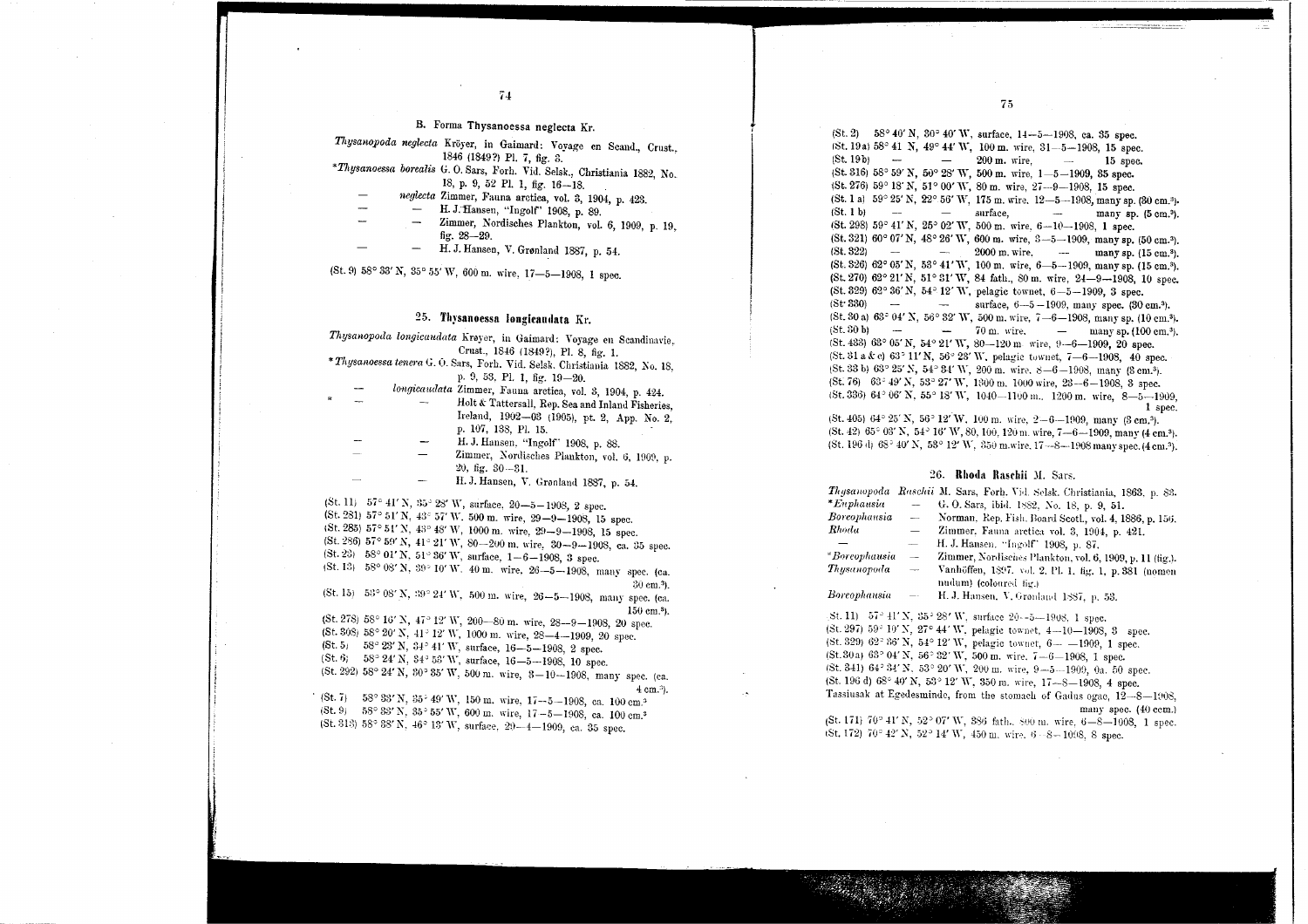#### 27. Nematoseelis megalops G. O. Sars.

|  |  |  |  | Nematoscelis megalops G. O. Sars, Forh. Vid. Selsk. Christiania for 1883, |  |
|--|--|--|--|---------------------------------------------------------------------------|--|
|  |  |  |  |                                                                           |  |

|  | No. 7, p. 27.                                   |
|--|-------------------------------------------------|
|  | Challenger Report, vol. 13, pt. 37, p.          |
|  | 127, Pl. 23, fig. 5-10, Pl. 24,                 |
|  | H. J. Hansen, Bull. Mus. Océanogr., Monaco, No. |
|  | 30, 1905, p. 27.                                |
|  | Zimmer, Fauna arctica, vol. 3, 1904, p. 425.    |
|  | H. J. Hansen, "Ingolf" 1808, p. 90.             |
|  | Siboga-Schizop., 1910, p 106.                   |

 $(5t. 15)$  58° 08' N,  $39° 24'$  W,  $500$  m. wire,  $26-5-1908$ , 3 spec.<br> $(8t. 9)$  58° 33' N,  $35° 55'$  W,  $600$  m. wire,  $17-5-1908$ , 1 spec. (St. 1a)  $59^{\circ}$   $25'$  N,  $22^{\circ}$  56' W, 175 m. wire, 12-5-1908, 9 spec. (2  $\circ$ with oval.

As recorded above 2 of the specimens from St. 1 a carry their ova. In "On propagation and early development of Euphausiidæ" in "Archiv for Mathematik og Naturvidenskab", vol. 20, 1898, No. 11, p. 9, G. O. Sars mentions but 4 species carrying their ovisacs, viz. *Nyctiphanes Couchii* (see also Holt & Tatters all, Schizop. from the N. E. Atlantic Slope, Ann. Rep. Fish. Ireland, 1902-03, No. 4 (1905) p. 104, Pl. 17, fig. 2), *N. australis, Nematoscelis microps* and *Stylecheiron carinatum*. Sars says "it is ... . very probable, that these cases are quite exceptional, and that in the far greater number of Euphausiidæ the ova are at once ejected into the water". I have from the literature not been able to find later additions to Sars' list.

Fig. 2. *Nematoscelis megalops* with ovisac.

*Nematoscelis megalops* carries, as is shown by the figure (fig. 2), its ova in an ovisac pointed in front; seen from below it seems to be composed of two parallel ovisacs and has abont the same. form as from the side, and it has about the same length as the carapace. The ova are (in alcohol) yellow, the diameter is 0,45 mm.

#### Mysidacea

#### 28. Gnathophausia zoea Will.-Suhm.

|    | Gnathophausia zoea Willemoes-Suhm, Nature, vol. 8, 1873, p. 401 fig. 1. |
|----|-------------------------------------------------------------------------|
|    | Transact. Linn. Soc., ser. 2, vol. 1.                                   |
|    | 1875, p. 32, Pl. 9, fig. 2-15.                                          |
|    | - G.O. Sars, Challenger Report, Zool., vol. 13, pt. 37,                 |
|    | 1885, p. 44, Pl. 6, fig. $6-10$ .                                       |
| -- | Willemoesii G. O. Sars, ibid., p. 38, Pl. 5, fig. 1-6.                  |
|    | zoea Zimmer, Nordisches Plankton, vol. 6, 1909, p. 34.                  |
|    | (with figs).                                                            |
|    | - H.J. Hansen., "Ingolf" 1908, p. 93.                                   |
|    | Siboga-Schizop., 1910, p. 17.                                           |
|    |                                                                         |

(St. 322) 60° 07' N, 48° 26' W, 2000 m. wire, 3-5-1909, 2 spec.  $(5t. 434)$   $62^\circ$  53' N,  $54^\circ$  15' W,  $1660$  m.,  $1500-1200$  m. wire,  $9-6-1909$ , 12 spec.  $(St. 32) 63^{\circ} 16' X$ ,  $55^{\circ} 52' W$ , surface, (at night)  $8-6-1908$ , 1 spec. (St. 333) 63° 18' N, 54° 55' W, 1530 m, wire, 7-5-1909, 5 spec.

St. 761 63" 49'X, 53' 27' W, 1300 m. 1000 m. wire, 23-6-1908, 9 svec. (St. 336)  $64^{\circ}$  06' N,  $55^{\circ}$  18' W,  $1040 - 1100$  m.,  $1200$  m. wire,  $8 - 5 - 1909$ , 7 spec.

(St. 344)  $64^{\circ}$  22"N,  $55^{\circ}$  48" W. 1040 m., 1200 m. wire, 10-5-1909, 4 spec.

The largest specimen is from  $St. 322$  and is 70 mm. exclusive of thc rostrum (which is brokeu). In "Ingolf" H. J. Hansen mentions the species from 9 localities; but he has from no station more thau 1 specimen.

#### 29. Eucopia unguiculata Will.-Suhm.

*Charalaspis unguiculata* Willemoes-Suhm. Transact. Linn. Soc., ser. 2. vol. 1. 1875. p. 37. Pl. 8.

- (partim) *Eucopia australis* G. O. Sars. Challenger Report, Zool., vol. 13, pt. 37, 1885, p. 55, Pl. 9-10.
	- *ungniculata* H. J. Hansen, Bull. Mus. Monaco, No. 42, 1905. p. 3.

| <b>MAG</b>               |   | "Ingolf" 1908, p. 95.<br>$\cdots$          |
|--------------------------|---|--------------------------------------------|
| $\overline{\phantom{a}}$ | _ | Zimmer, Nordisches Plankton, vol. 6, 1909, |
|                          |   | $\mu$ , 37, fig. 59-60.                    |
|                          |   | H. J. Hansen, Siboga-Schizop, 1910, p. 20, |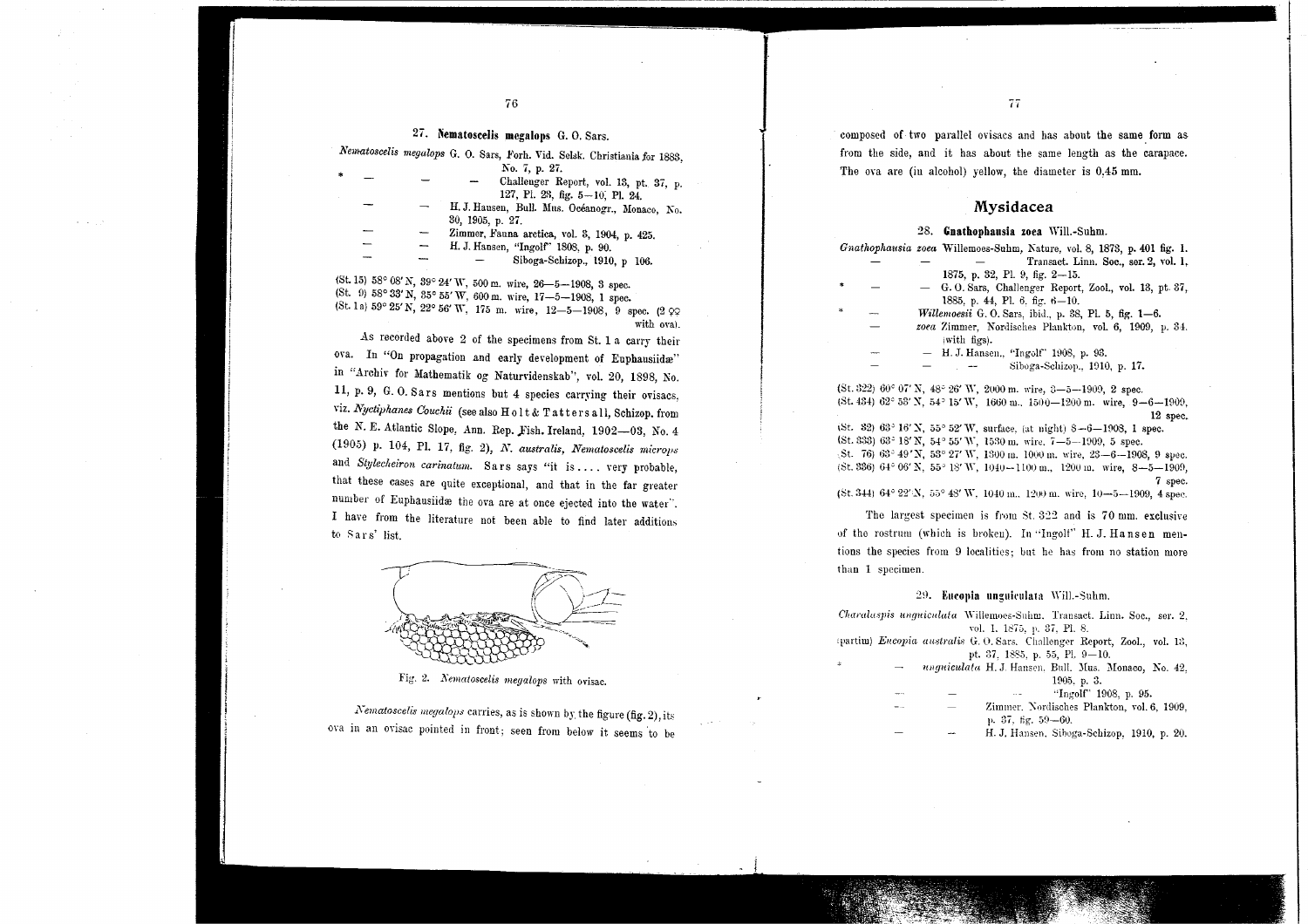non *Eucopia australis* Dana, U.S. Expl. Exp., Crust., vol. 1, 1852, p. **1998** \*Boreomysis nobilis G. O. Sars, Challenger-Report. Zool., vol. 13, pt. 37, 609, p. 40, fig. 10 (teste Zimmer, I. c.)

 $($ St. 322)  $60^{\circ}$   $07'$  N,  $48^{\circ}$   $26'$  W,  $2000$  m, wire,  $3-5-1909$ , 5 spec. (St. 333) 63° 18'N, 54° 55'W, <sup>1300</sup> m., <sup>1530</sup> m. wire, 7-5-1909, ca.  $(5t.336) 64°06''$ N,  $55°18'$ W,  $1040-1000$ m.,  $1200$ m. wire,  $8-5-1909$ ,

6 spec.

~ ~ *reserve* 

-4

In "Ingolf" H. J. Hansen mentions but a single specimen from the Davis-Straits (61° 50' N, 56° 21' W, 1435 fm.).

#### 30. Boreomysis tridens G. O. Sars.

*Bm'eomysis tridens* G.O. Sars, Vid. Selsk. Forh., Christiania, 1869 (1870), p. 153.

- 1\1onografi Norges l\Iysider, III, 1879, p. 17, PI. 14.
- H. J. Hansen, "Ingolf' 1908, p. 100.
- Zimmer, Nordisches Plankton, vol. 6, 1909, p. 59, fig. 91--94.

 $1$ (St. 402) 64° 40' N, 56° 37' W, 720-775 m., trawl, 2-6-1909, 10 spec.

#### 32. Boreomysis nobilis G. O. Sars.

*Boreomysis nobilis* G. O. Sars, Archiv f. Math. og Naturv., vol. 4, 1879. p. 428.

\**BOi'eomys;s nobilis* G. O. Sars, Norske Nordhavs-Exp., Crust., 1885. p. 54, PI. 5, fig. 22-28.

- Ohlin, 1901, p. 70, fig. 3.
- Zimmer, Fauna arctica, vol. 9, 1904, p. 432.
- H. J. Hansen, Ingolf 1908, p. 101.
- Zimmer, Nordisches Plankton, vol. 6, 1909, p. 56, fig. 83-86.
- H. J. Hansen, V. Grønland 1887, p. 214.

(St. 431) 63° 24' N, 53° 10' W, 892 m, trawl. 9--6-1909, 2 spec. (St. 337)  $64^{\circ}$  05' N, 52° 20' W, 1100 m., trawl, 8-5-1909, 1 spec. (St. 407-08) 64° 14' N, 55° 55' W, 839 m, clay, trawl, 2-6-1909, 10 spec.  $(8t. 125)69^{\circ}$  17' N, 52° 14' W, 550 m wire, 16-7-1908, many spec. (100 cm<sup>3</sup>). (8t. 171) 70° 41' N, 52° 07' W, 386 fath., 800 m wire, 6-8-1908, many spec. (100 cm').

## 32. Boreomysis microps G. O. Sars.

Boreomysis microps G. O. Sars, Forh. Vid. Selsk. Christiania for 1883. No.7. p. 35.

1885. p. 185, PI. 33, fig. 7-10. *sltbpcllucida* H. J. Hansen, Bull. 1\1us.Oceauogr., ~Ionaco, No.

- 30, 1905, p. 8, fig. 5-8.
- *microps,* Zimmer. Fauna arctica, vol. 3, 1904, p. 431.
- - Nordisches Plankton. vol. 6, 1909, p. 55, fig. 79-82.
- H. J. Hansen, Ingolf 1908. p. 103.

 $($ St. 322)  $60^{\circ}$  07' N,  $48^{\circ}$  26' W, 2000 m. wire, 3--5--1909, 7 spec.  $1$ St. 434)  $62^{\circ}$  53' N, 54° 15' W, 1660 m., 1500-1200 m. wire, 9-6-1909, 10 spec.  $(St. 333)$   $63^{\circ}$  18' N,  $54^{\circ}$  55' W, 1300 m, 1530 m, wire,  $7-5-1909$ , 20 spec.  $(St. 338) 64°01' N, 55°30' W, 1185 m, 1400-1500 m$ . wire, 8-5-1909, 20 spec. (St. 3361 64' 06' N, 55° 18' W, 1040-1100 m., 1200 m. wire. 8-5-1909.

25 spec. (St. 346) 64° 22' N, 56° 00' W, 800-401) m. wire, 10-5-1909, <sup>25</sup> spec.

1St. 348) 64° 35' N, 56° 18' W. 900 m. wire, 11-5--1909, ca. 20 spec.

New to W. Greenland.

.,' .C..,':

#### 33. Longilhorax fuscus H. J. Hansen.

*\*Longithorax fuscus* H. J. Hansen, Ingolf 1908, p. 103, Pl. 5, fig. 1999. -- -- Zimmer. Nonlisches Plankton vol. 6, 1909, p. 125, fig. 240-43.

 $(St, 322)$  60°  $07'$  N,  $48^{\circ}$  26' W, 2000 m, wire,  $3-5-1909$ . 1 spec.  $(2.17$  mm., very imperfect).

New to Greenland.  $-$  Only 4 specimens of this species are known, viz, besides the specimen from the "Tjalfe", 3 from the following localities:  $61^{\circ}30'$  N,  $17^{\circ}08'$  W,  $1800\,$  m. wire (S. of Iceland) (H J. Hansen "Ingolf"),  $49^{\circ}$   $27'$  N,  $13^{\circ}$   $33'$  W,  $2600$  m,  $2800$  m, wire (H. J. Hansen, ibid.), and  $50^{\circ} 59'$  W,  $11^{\circ} 52'$  W,  $900-1064$  fms., temp. 15,4° C. (W. of Ireland) (Tattersall, Fisheries, Ireland, Sci. Invest., 1911 p. 52).

#### 34. Meterythrops robusta S. I. Smith.

|                                                  |                            | Meterythrops robusta S. I. Smith, Transact. Conn. Acad, vol. 5, 1879, p. |
|--------------------------------------------------|----------------------------|--------------------------------------------------------------------------|
|                                                  | $93,$ Pl. 12, fig. $1-2$ . |                                                                          |
| <i>*Pareruthrops</i><br>$\overline{\phantom{a}}$ |                            | G. O. Sars. Monografi Norges Mysider, III, 1879.                         |
|                                                  | p. 98, Pl. 39.             |                                                                          |

Zimmer. Fauna arctica. vol. 3, 1904. p. 445.

10. Januar 1940 - 1940 - 1940 - 1940 - 1940 - 1940 - 1940 - 1940 - 1940 - 1940 - 1940 - 1940 - 1940 - 1940 - 1<br>1940 - 1940 - 1940 - 1940 - 1940 - 1940 - 1940 - 1940 - 1940 - 1940 - 1940 - 1940 - 1940 - 1940 - 1940 - 1940<br>1

:,':-:.;<-:.,--, ',,' -',

 $78$  79